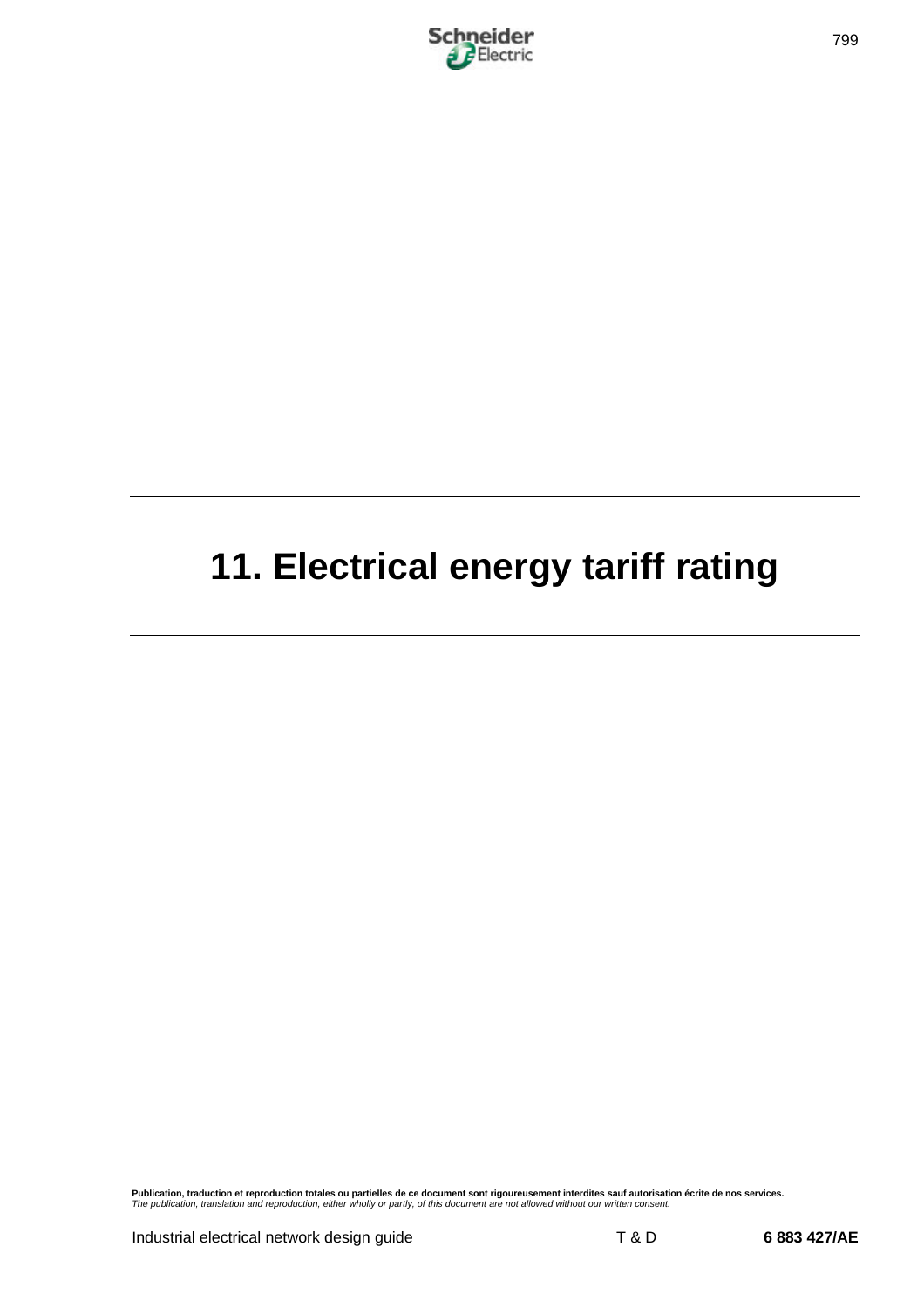

# **11. ELECTRICAL ENERGY TARIFF RATING**

There is no universal system for billing electrical energy. Each country generally adopts its own method, taking into account the nature of its production resources and the behaviour of consumers.

The analysis of billing methods in force throughout the world nevertheless shows that there are common general principles. To give the reader a basic idea, and as an example, we shall in this chapter describe in detail the tariff rating method adopted in France by the French electrcity authority EDF.

Whatever the country being considered, the cost of electrical energy is always closely linked to the means implemented in order to produce it and to the demand. It thus varies during the day and throughout the year.

To deal with this problem and in order to guarantee each of its customers billing that reflects their actual consumption, EDF has set up three types of electrical energy tariffs:

- the Blue tariff
- the Yellow tariff
- the Green tariff.

Each tariff has options and tariff periods allowing each customer to choose the formula the most suited to his needs and guaranteeing him optimum billing.

## **11.1. Choice of tariff**

#### n **choice of colour**

Choosing between the three different tariffs is usually done in relation to the customer's power needs:

- maximum power from 0 to 36 kVA : Blue category
- maximum power from 36 to 250 kVA : Yellow category
- maximum power above 250 kW : Green category.

**Publication, traduction et reproduction totales ou partielles de ce document sont rigoureusement interdites sauf autorisation écrite de nos services.** *The publication, translation and reproduction, either wholly or partly, of this document are not allowed without our written consent.*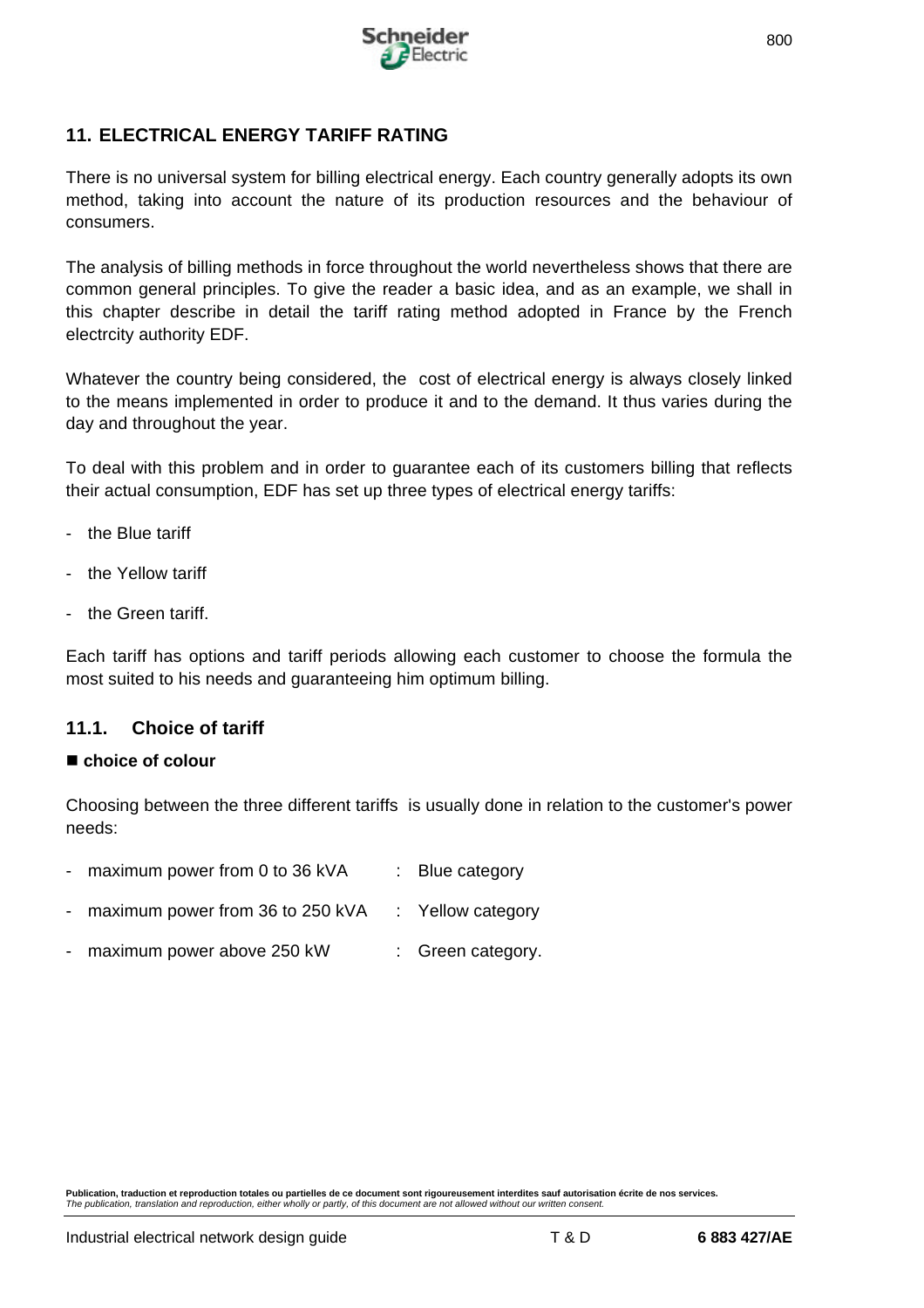

## ■ choice of option

For a **given consumption structure**, the customer chooses the option that keeps his bill to a minimum. For example:

- A Blue tariff customer having installations consuming a large quantity of electricity (hot water, heating, etc.), which may operate during the night, would probably be advised to choose the off-peak hours option
- secondary residences with requirements exceeding 6 kVA would undoubtedly be advised to choose the EJP option or the Tempo option
- an industrial customer with requirements falling mainly during the summer may be advised to choose the Modulable option.

The customer may move on from this first approach if he decides to **modify his behaviour** in order to benefit from tariff opportunities, for example:

- by modifying his production and storage capacities which would enable him to eliminate consumption in real time
- by replacing electrical supplies by other sources of energy, e.g. wood, natural gas, fuel, autonomous production source, etc., during certain periods of the year

In both of these examples the customer chooses the EJP or Modulable option.

Table 11-1 gives an outline of the tariff structure and people concerned.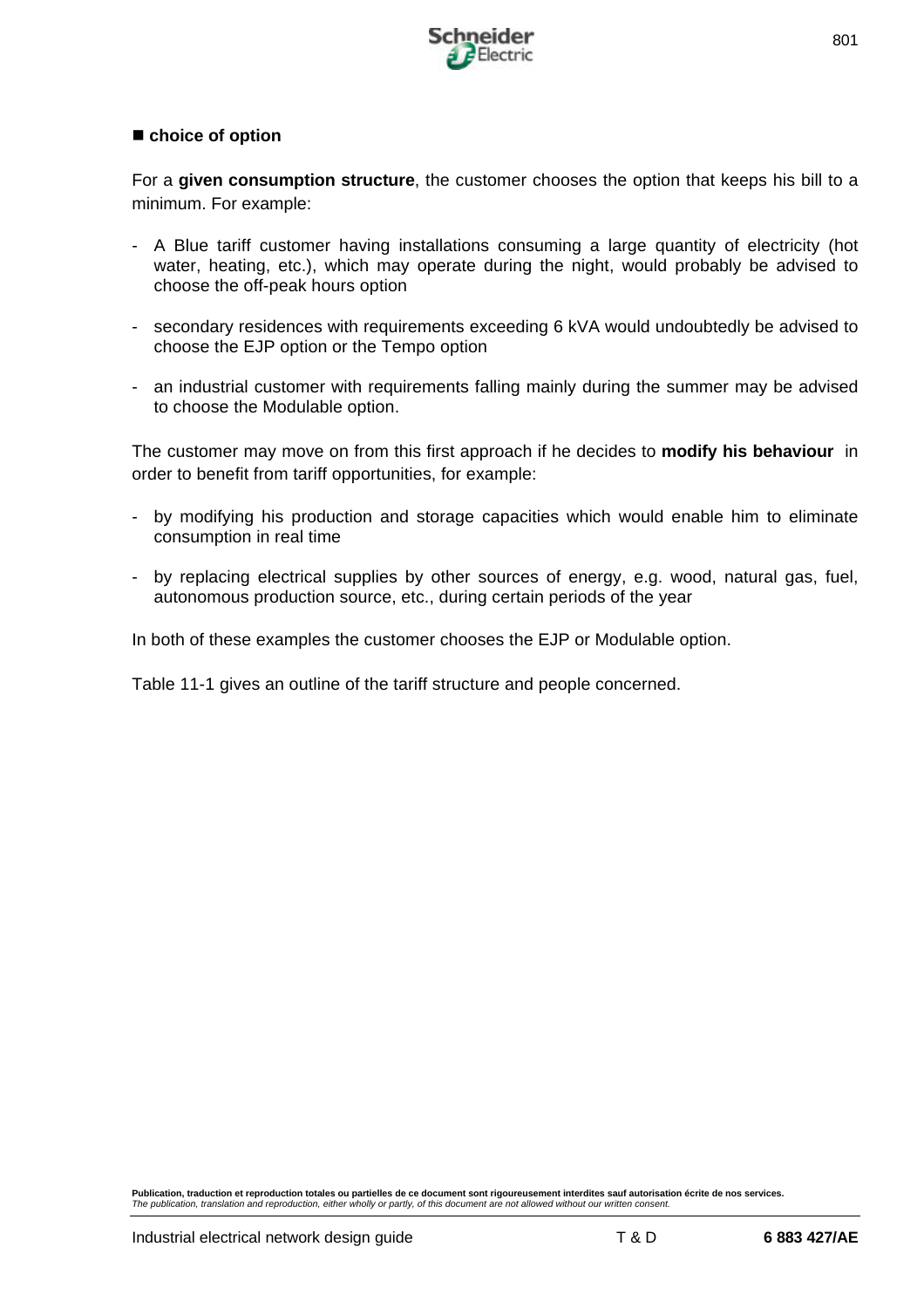

| <b>Tariff</b>                            | Size of customer            | reference supply<br>voltage (1) | Number of<br>seasonal time-<br>of-day periods | <b>Number of</b><br>customers<br>concerned on<br>31.12.93 |
|------------------------------------------|-----------------------------|---------------------------------|-----------------------------------------------|-----------------------------------------------------------|
| <b>Blue</b>                              |                             |                                 |                                               |                                                           |
| - small supplies                         | $\leq$ 3 kVA                |                                 | 1                                             | 4 650 000                                                 |
| - Basic option                           | 6 to 36 kVA                 |                                 | 1                                             | 12 836 000                                                |
| - Off-peak period option<br>- EJP option | 6 to 36 kVA<br>12 to 36 kVA | LV                              | $\overline{2}$<br>$\overline{2}$              | 9 450 000<br>542 000                                      |
| - Tempo option                           | 9 to 18 kVA                 |                                 | 6                                             | 800                                                       |
| Yellow                                   |                             |                                 |                                               |                                                           |
| - Basic option                           | 36 to 250 kVA               | LV                              | 4                                             | 151 000                                                   |
| - EJP option                             |                             |                                 | 4                                             | 4 800                                                     |
| Green A5                                 |                             |                                 |                                               |                                                           |
| - Basic option                           | 250 to 10 000 kW            | MV                              | 5                                             | 137 000                                                   |
| - EJP option                             |                             |                                 | $\overline{\mathcal{A}}$                      | 6 100                                                     |
| Green A8                                 |                             |                                 |                                               |                                                           |
| - Basic option                           |                             |                                 | 8                                             | 700                                                       |
| - EJP option                             | 250 to 10 000 kW            | MV                              | 6                                             | 400                                                       |
| - Modulable option                       |                             |                                 | $\overline{\mathbf{4}}$                       | 200                                                       |
| <b>Green B</b>                           |                             |                                 |                                               |                                                           |
| - Basic option<br>- EJP option           | 10 to 40 MW                 | HV: 63 and 90 kV                | $\bf 8$                                       | 200<br>100                                                |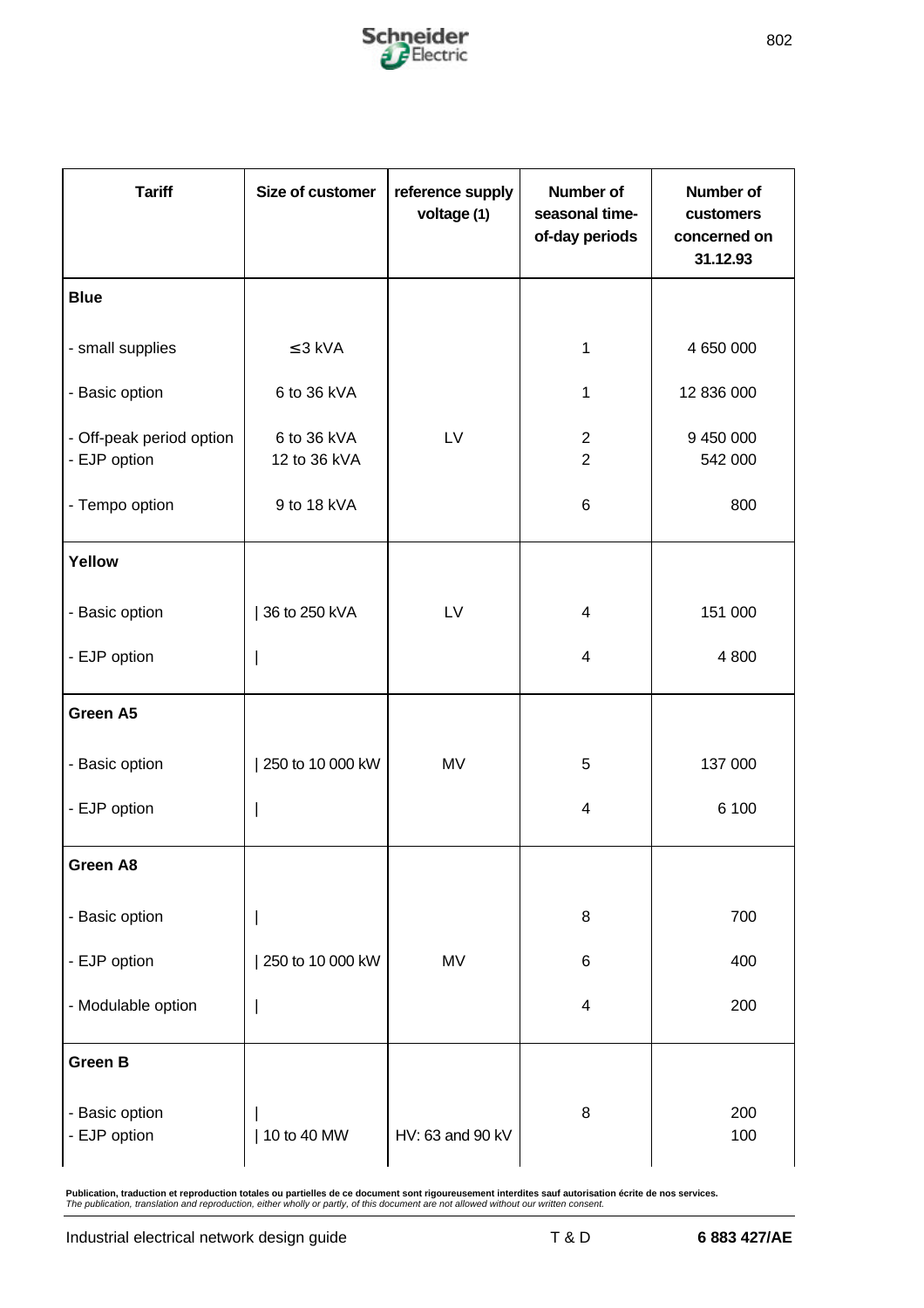

| - Modulable option |                    |            | $\overline{\mathbf{4}}$ | 50 |
|--------------------|--------------------|------------|-------------------------|----|
| Green C            |                    |            |                         |    |
| - Basic option     |                    |            | 8                       | 40 |
| - EJP option       | 40 MW and<br>above | HV: 225 kV | $\,6$                   | 40 |
| - Modulable option |                    |            | $\overline{\mathbf{4}}$ | 20 |
|                    |                    |            |                         |    |

*Table 11-1: tariff system structure*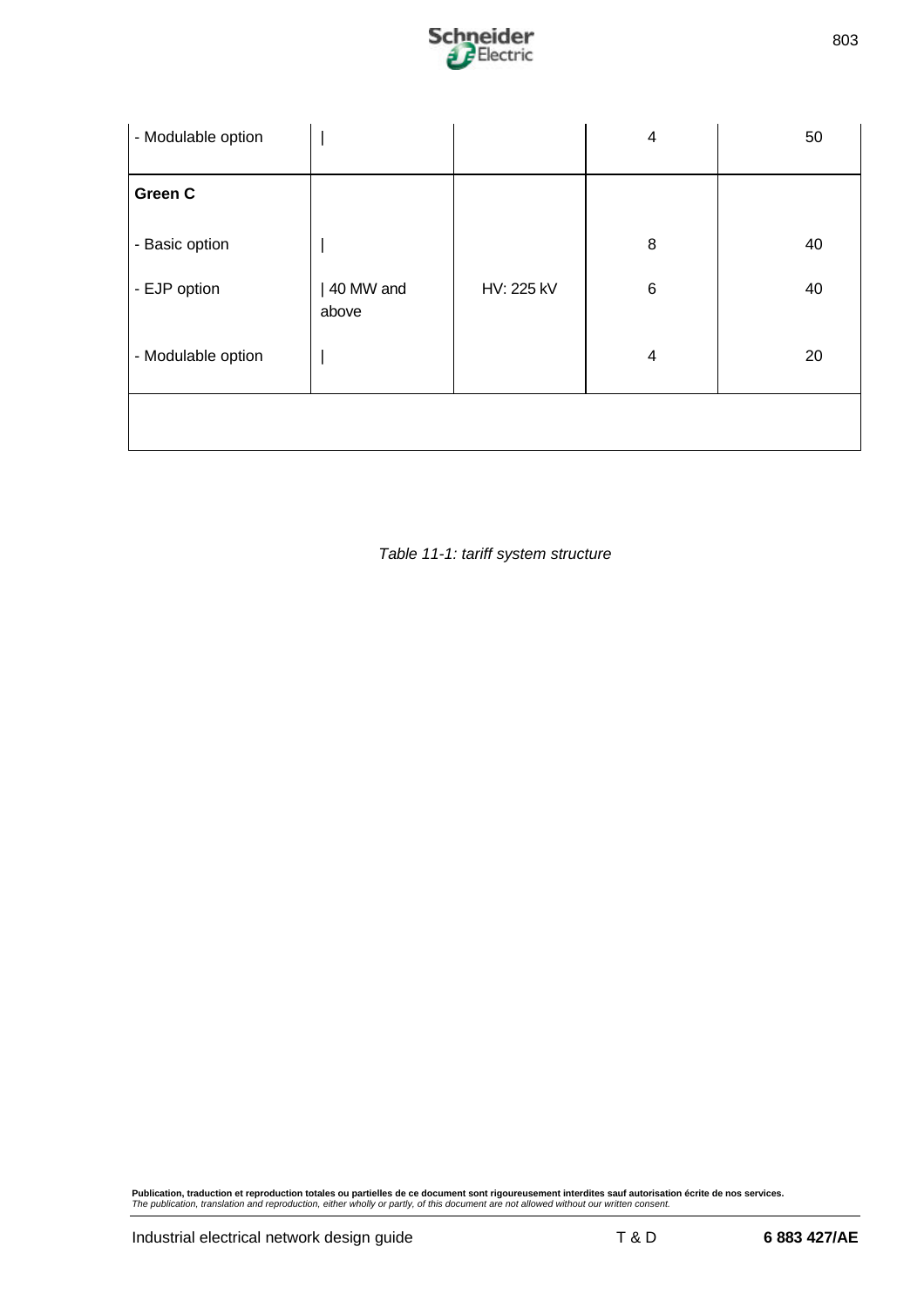

## **11.2. Blue tariff**

## ■ Basic option and Off-peak period option

The Blue tariff basic option includes an energy price and a standing charge depending on the subscribed demand, going in steps of 3 to 3 kVA from 6 kVA to 18 kVA, then in steps of 6 to 6 kVA from 18 kVA to 36 kVA. The off-peak period option (8 off-peak hours every day of the week) has two energy prices and a standing charge depending on the subscribed demand.

The 8 off-peak hours may not be consecutive, depending on the time periods defined by the EDF regional centre in relation to the local conditions. The customer cannot choose his time period.

The energy prices satisfy two requirements:

- identical values for the Basic option and the peak periods of the Off-peak period option; the customer can thus choose the Off-peak period option with his consumption during off-peak hours being the only criterion
- identical values for the different levels of subscribed power. The customer is thus little aware of the cost of the power.

**Publication, traduction et reproduction totales ou partielles de ce document sont rigoureusement interdites sauf autorisation écrite de nos services.** *The publication, translation and reproduction, either wholly or partly, of this document are not allowed without our written consent.*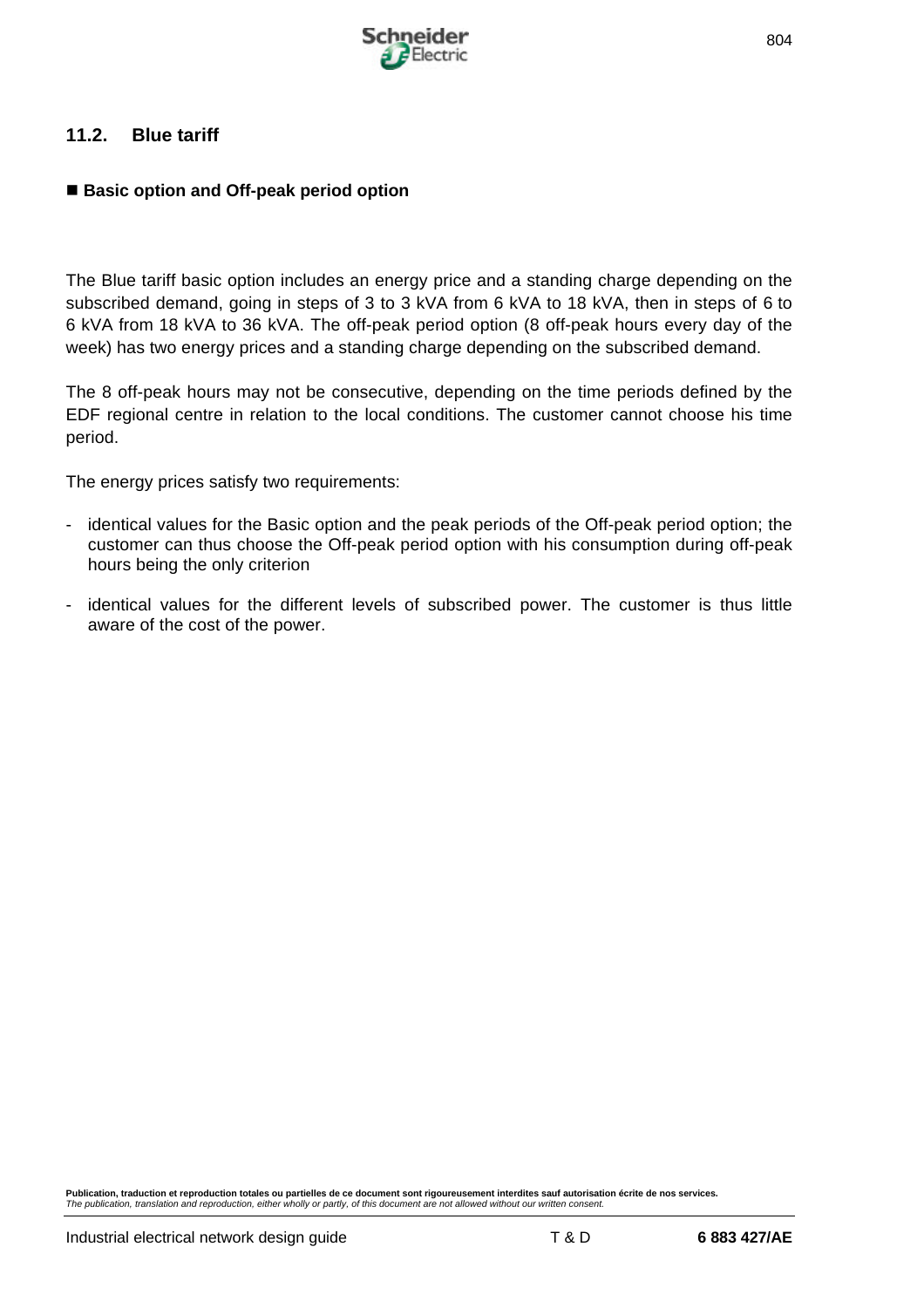

#### ■ small supply tariff

Limited to a power of 3 kVA, this tariff replaces all the old tariffs for subscribed powers lower than or equal to 3 kVA. It does not comprise an option and is characterised by:

- a standing charge below management and metering costs (the latter being for the purchase, renewal and maintenance of the meter) for which these customers are responsible
- an energy price above that of the Blue tariff Basic option so that this tariff really only concerns small domestic customers consuming less than 2 500 kWh per year.

#### ■ **EJP** option

The Blue tariff EJP option includes two energy prices and a standing charge depending on the subscribed power.

#### □ two time periods

- the peak period (moving peakperiod), lasting approximately 400 hours (more specifically 18 x 22 = 396 hours); these are spread on the basis of 18 hours per day between 7 a.m. in the morning and 1 a.m. on the following day for a period of 22 days, spread each winter between the 1st November and the following 31st March and defined by the EDF national operating centre; a signal is emitted half an hour before the beginning of each period: the price of the kilowatt-hour thus especially reflects the marginal cost of the electricity produced during this period
- the off-peak period (normal hours) covers all other hours; the price of the kilowatt-hour is close to the price of the Blue tariff off-peak hours.

 $\Box$  **four power levels** (only for domestic or farming customers)

12, 15, 18 and 36 kVA have been chosen; the standing charge is:

- for 12 kVA, that of the Off-peak hours option 6 kVA standing charge
- for 15 kVA, that of the Off-peak hours option 6 kVA standing charge
- for 18 kVA, that of the Off-peak hours option 6 kVA standing charge
- for 36 kVA, that of the Off-peak hours option 18 kVA standing charge.

Power levels 12 and 15 kVA should disappear in the long term; only two standing charges will be offered corresponding to the Blue tariff power: 18 kVA and 36 kVA.

For professional customers, there are already only two power levels.

**Publication, traduction et reproduction totales ou partielles de ce document sont rigoureusement interdites sauf autorisation écrite de nos services.** *The publication, translation and reproduction, either wholly or partly, of this document are not allowed without our written consent.*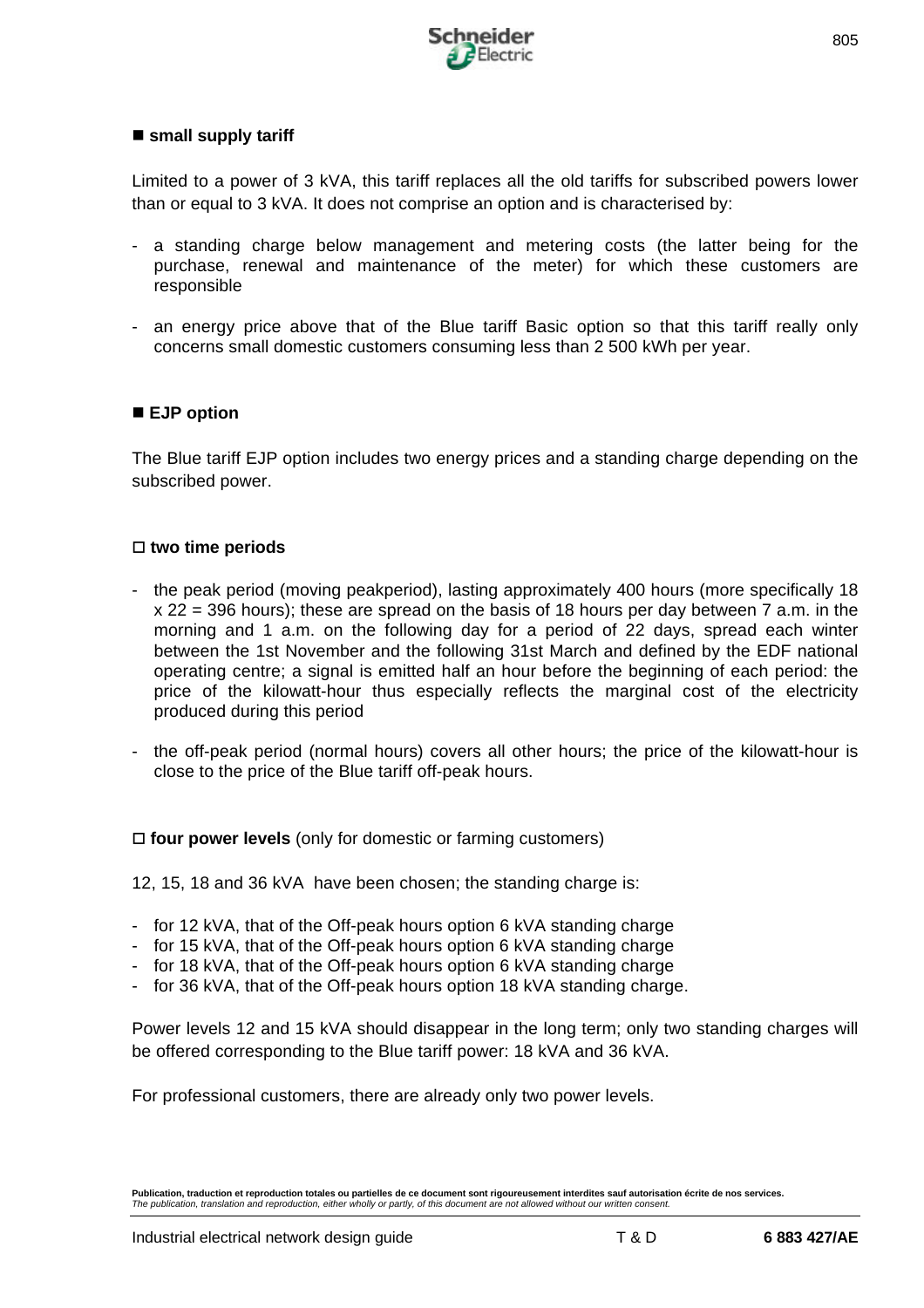

## ■ Tempo option

The Tempo option has six energy prices and an annual standing charge to match the power required by the customer. At the moment only two single-phase power supply levels are defined:

9 kVA or 12 - 15 - 18 kVA, (a three-phase electronic meter for powers above 18 kVA has yet to be designed).

Tempo days of the year are classed according to three colours and each day is divided into off-peak and peak hours:

- **300 blue days**, which are the most advantageous, correspond to the periods of the year when electricity production costs are the lowest
- **43 white days** correspond to a slightly more strained situation based on the adjustment of the offer to the demand: EDF must implement more costly production means; the prices are close to the off-peak hours option.
- 22 red days when EDF uses the most costly production means; the price of electricity is at its highest during this period, both during off-peak and peak hours; red days are spread each year between 1st November and 31 March.

Whatever the colour of the day customers pay less for electricity during the night since this is where the off-peak hours are situated:

- on blue and white days from 10 p.m. to 6 a.m.
- on red days from midnight to 6 a.m.

Taking into account changes in climate and the availability of production means, EDF programmes production means for the following day on the previous evening. It is therefore not possible to plan blue, white and red days ahead of time. The customer is informed of the following day's colour at 8 p.m., through information which is transmitted to a signal monitoring box with which he is provided free of charge, as well as through his electronic meter. The signal box also gives the current day's colour and time period; it is connected to a simple power outlet.

| <b>Tariff period</b>                                        | 300 blue days | 43 white days | 22 red days |
|-------------------------------------------------------------|---------------|---------------|-------------|
| off-peak hours                                              | 2 400 h       | 344 h         | 132 h       |
| peak hours                                                  | 4 800 h       | 688 h         | 396 h       |
| (1) For a yearly average of 8 760 h (365 days - 52 Sundays) |               |               |             |

The duration of the six periods is given in table 11-2.

**Publication, traduction et reproduction totales ou partielles de ce document sont rigoureusement interdites sauf autorisation écrite de nos services.** *The publication, translation and reproduction, either wholly or partly, of this document are not allowed without our written consent.*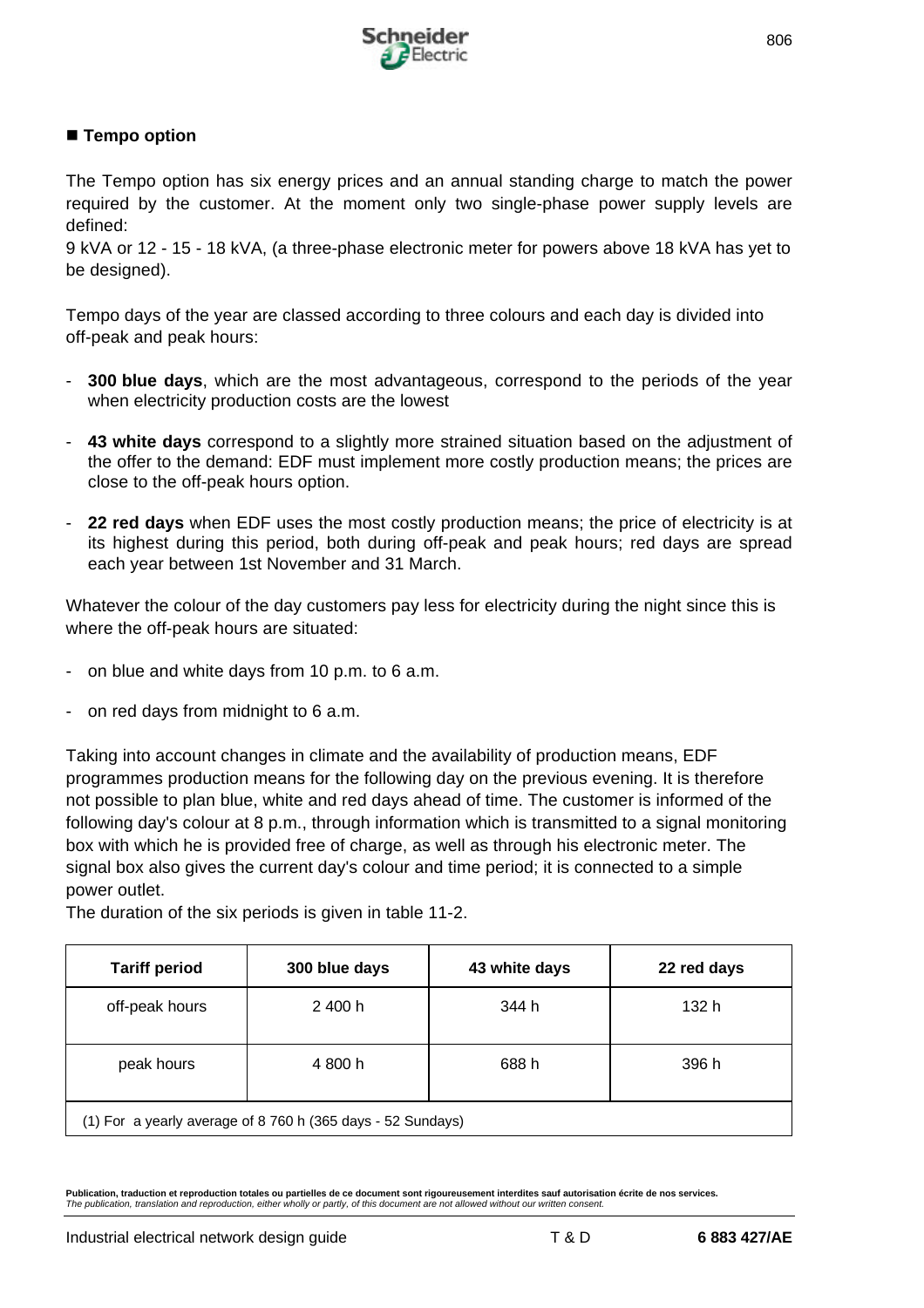

*Table 11-2: Duration of Tempo option time periods (1)*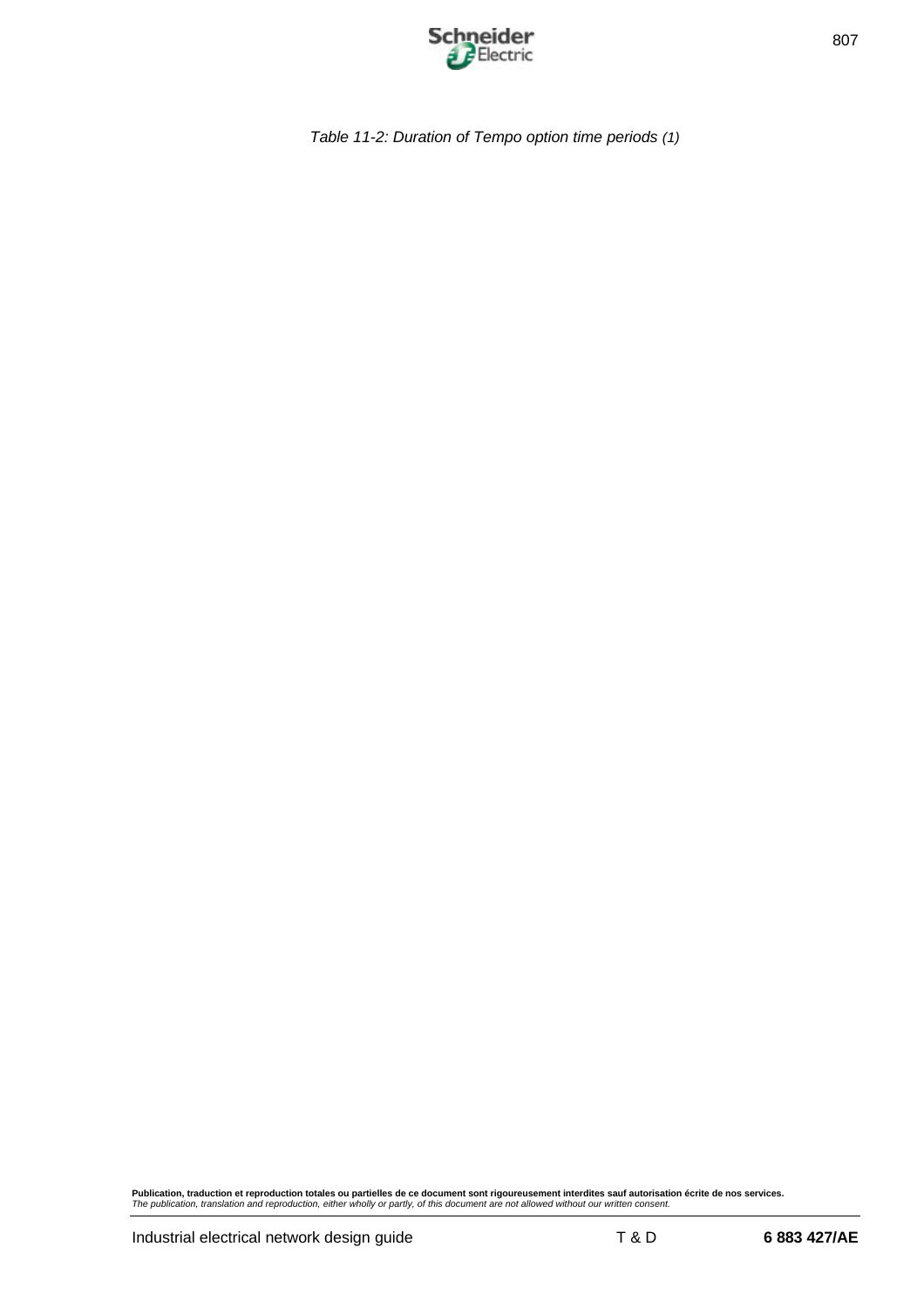

# **11.3. "Yellow" tariff**

The "Yellow" tariff was created in 1985 for supplies delivered in low voltage. The customer group for this tariff option comprises customers subscribing to a power between 36 and 250 kVA and customers subscribing to a power below 36 kVA, for whom the Blue tariff is not suitable.

## **11.3.1. Taking power requirements into account**

For this tariff, power standing charges are carried out in apparent power, i.e. in kVA in steps of 6 kVA from 36 to 108 kVA, in steps of 12 and above. They therefore already take into account the installation power factor and hence there is no actual billing for reactive energy. But the customer group is advised to maintain its power factor within reasonable limits in order to avoid too great an apparent power standing charge on which the calculation of the standing charge is based.

Under certain conditions, one additional power, and only one, can be subscribed.

This tariff offers two options: Basic and EJP.

## **11.3.2. Tariff periods**

Each option is above all characterised by a seasonal time-of-day breakdown.

## ■ Basic option

In this option, the tariff comprises two seasonal periods and two time-off-day periods.

## □ seasonal periods

- winter (5 months) : November to March inclusive
- summer (7 months) : April to October inclusive.

#### □ time-of-day periods

- peak hours : 16 hours a day, 7 days a week
- off-peak hours : 8 hours a day, which may not be consecutive, 7 days a week

The time of day of off-peak hours is fixed by the EDF regional centre. The customer cannot therefore choose his off-peak hour time period.

**Publication, traduction et reproduction totales ou partielles de ce document sont rigoureusement interdites sauf autorisation écrite de nos services.** *The publication, translation and reproduction, either wholly or partly, of this document are not allowed without our written consent.*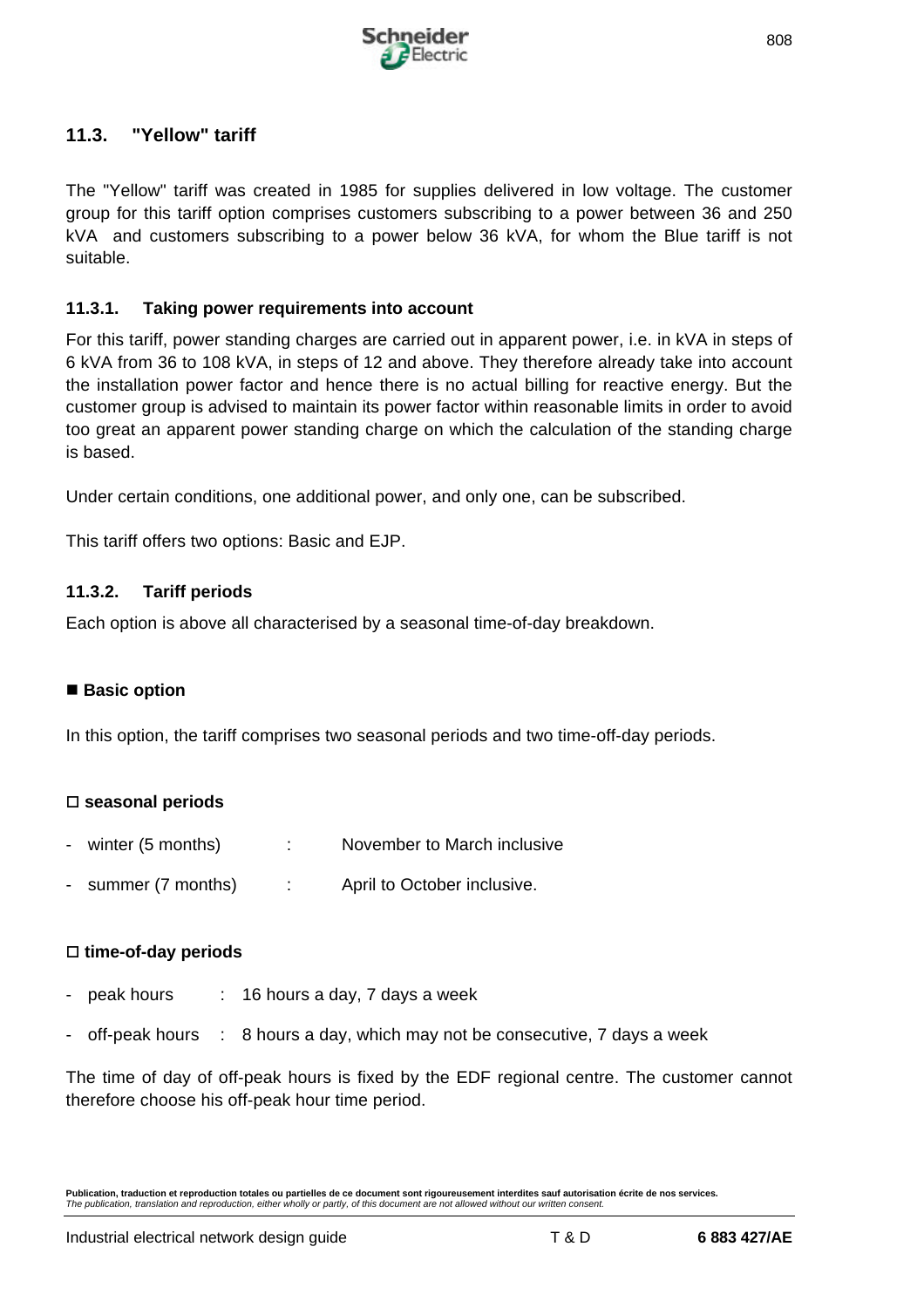

| Order | <b>Tariff period</b>                                       | Duration (1) |
|-------|------------------------------------------------------------|--------------|
| 1     | winter peak hours                                          | 2416h        |
| 2     | winter off-peak hours                                      | 1 208 h      |
| 3     | summer peak hours                                          | 3424h        |
| 4     | summer off-peak hours                                      | 1712h        |
|       | (1) For an average year of 8 760 h (365 days - 52 Sundays) |              |

The tariff thus includes four tariff periods which are broken down as shown in table 11-3.

*Table 11-3: Breakdown by decreasing cost of tariff periods for the Yellow tariff in the Basic option*

## ■ **EJP** option

The seasonal breakdown (winter/summer) and the summer time-of-day breakdown are the same as the Basic option. The winter period is broken down differently:

- moving peak period: 18 hours per day, 22 days per winter; a signal is emitted half an hour before the beginning of each period
- winter hours excluding moving peak period.

The EJP option thus includes four tariff periods broken down as shown in table 11-4:

| Order | Tariff period (1)                | Duration (2) |
|-------|----------------------------------|--------------|
|       | moving peakperiods               | 396 h        |
| 2     | winter hours excluding reduction | 3 228 h      |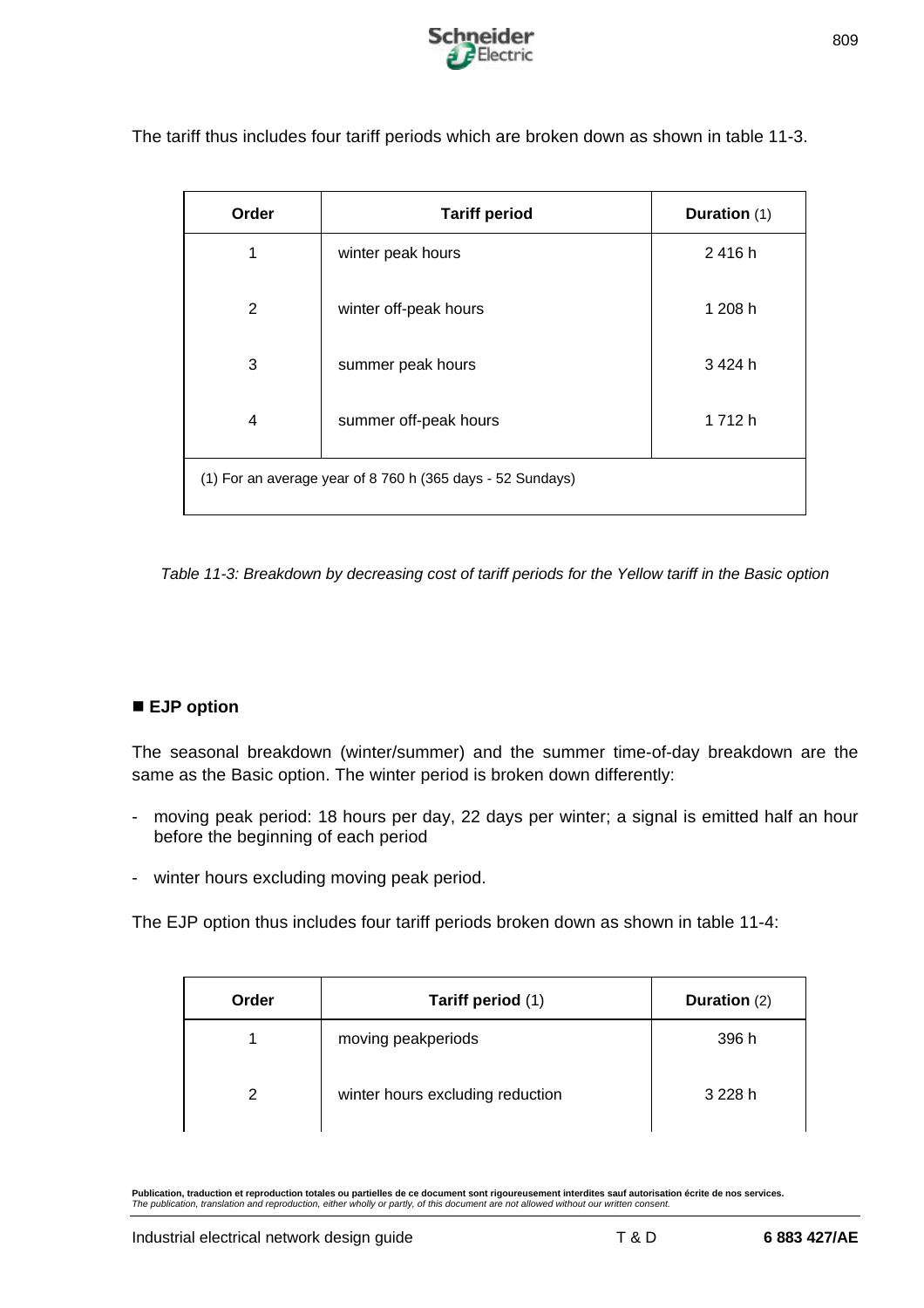

| 3                                                                                                              | summer peak hours     | 2 935 h |
|----------------------------------------------------------------------------------------------------------------|-----------------------|---------|
| 4                                                                                                              | summer off-peak hours | 2 201 h |
| (1) Structure also valid for the A5 Green tariff<br>(2) For an average year of 8 760 h (365 days - 52 Sundays) |                       |         |

*Table 11-4: Breakdown by decreasing cost of tariff periods for the Yellow tariff in the EJP option*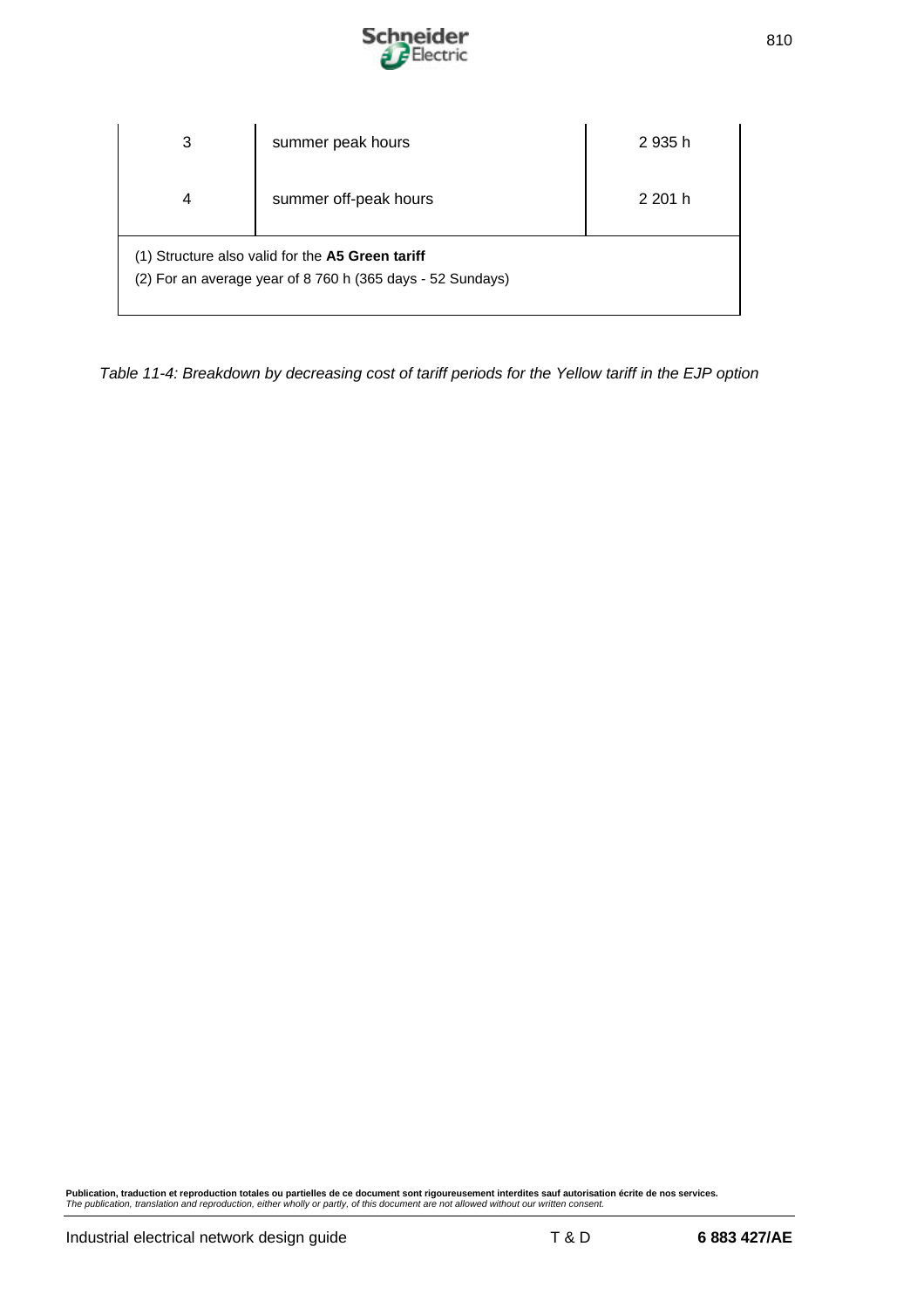

## **11.3.3. Taking into account the duration of use: tariff versions**

## ■ Basic option

This comprises two versions, according to the customer's duration of use:

- an average use version for an annual duration of use below 2 400 hours
- a long use version for durations above 2 400 hours a year for customers who can modulate their consumption:
	- . between high peak and off high peak periods (Green tariff period defined in paragraph 11.4.1.1.)
	- . between winter peak and off-peak hours
	- . between winter and summer.

The threshold between these two versions will be progressively brought to 2 000 h between now and 1998.

For the average use version in the Basic option, there is only one power level possible. On the other hand, for the long use version, only one difference in power level (two power levels depending on the time-of-day periods) is authorised, the minimum power being subscribed for the high peak period. In this case, and for an additional subscribed power excluding periods of high demand, there is a rebate on the standing charge:

- 50 % for additional power during winter peak hours in relation to the high peak period power (the high peak period, at which time a power below that of the subscribed demand for the rest of the year can be subscribed, comprises 2 hours in the morning and 2 hours in the evening from December to February inclusive)
- 66 % for additional power during winter off-peak hours in relation to the power during winter peak periods
- 80 % for additional power during the summer in relation to the power during winter peak hours (subscribed powers for peak and off-peak hours during the summer are necessarily the same).

These percentages should change slightly between now and 1998.

## ■ Yellow tariff EJP option

For a single power level difference, this is accompanied by a rebate on the standing charge:

- 65 % for additional power during winter hours in relation to the moving peak power
- 80 % for additional power during the summer in relation to the winter period power (same subscribed power during summer peak hours and off-peak hours).

The EJP option only comprises a long use version.

**Publication, traduction et reproduction totales ou partielles de ce document sont rigoureusement interdites sauf autorisation écrite de nos services.** *The publication, translation and reproduction, either wholly or partly, of this document are not allowed without our written consent.*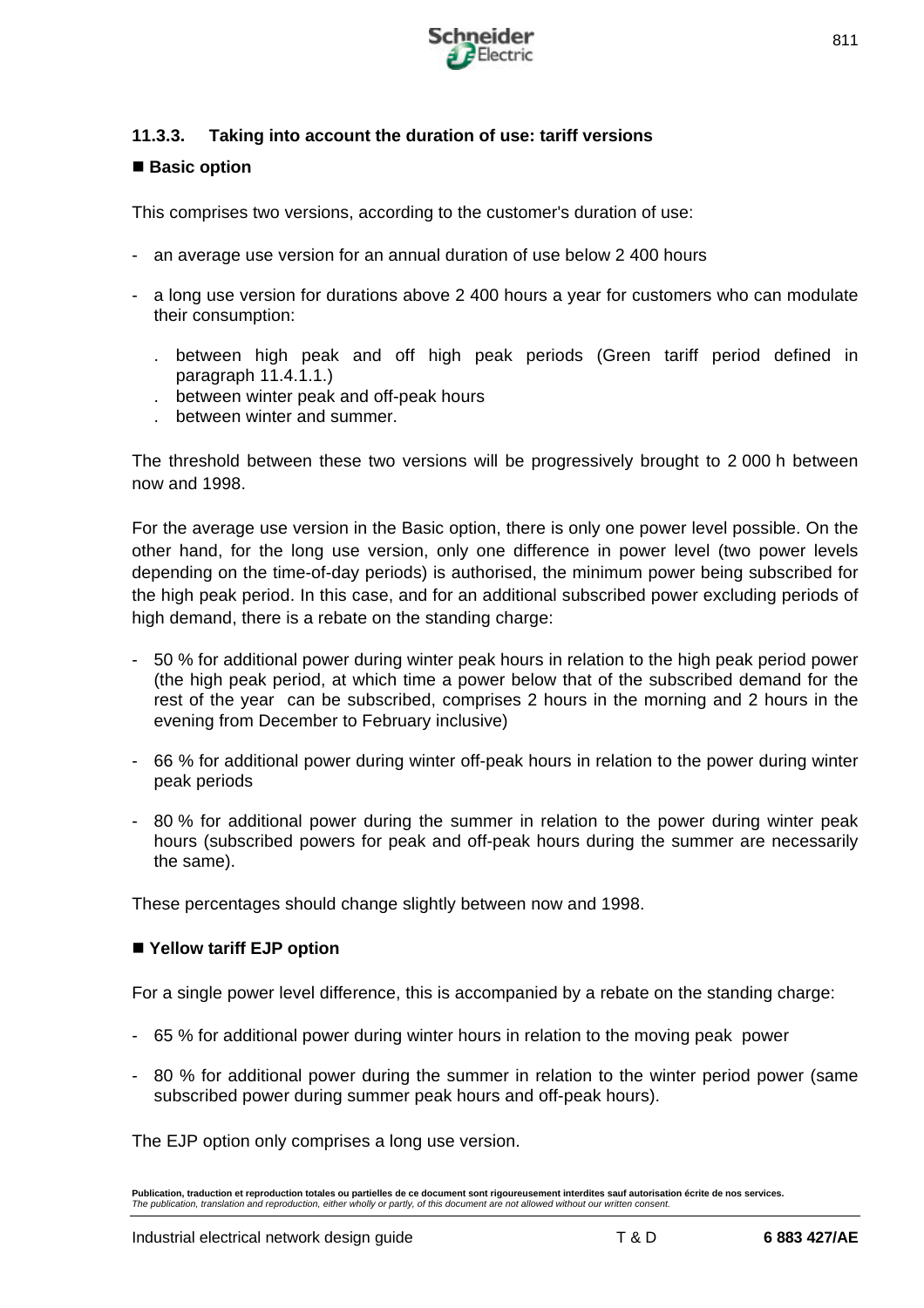

#### **11.3.4. Billing excesses in subscribed demand**

The customer chooses the method of checking his subscribed power(s):

- either by one or two power monitors which authorise excesses in subscribed demand(s): these devices measure the mean of the three phases, which **allows the customer to better control his subscribed power**; they record the subscribed power excess time; associated with an automatic re-adjustment procedure of the level of subscribed demand(s), the excess is billed at a unique price in proportion to the excess time whatever the tariff version or timeperiods monitored
- or directly using the new electronic Yellow meter
- or by one or two circuit-breakers, any excess leading to an interruption in the supply; the latter solution is not recommended due to ill-used power margins leading to additional cost for the customer.

The subscribed power is automatically adjusted to the threshold immediately above if the power required during a time period exceeds the subscribed power:

- by 6 kVA or more for a standing charge below 36 kVA
- by 12 kVA or more for a standing charge between 36 and 108 kVA
- by 24 kVA or more for a standing charge above 108 kVA.

## **11.4. Green tariff**

The Green tariff comprises three sub-categories A, B and C, each offering three options: Basic, EJP and Modulable. Each sub-category/option combination is above all characterised by a **seasonal time-of-day breakdown**. A customer can subscribe to different powers in each period.

The following can be calculated using these different powers:

- the size of the supply, using formulae which enable it to be placed into sub-category A, B or C; for sub-category A, two seasonal time-of-day breakdowns are offered: 5 or 8 periods
- the reduced power, used to calculate the annual standing charge
- possible excesses in subscribed power each month.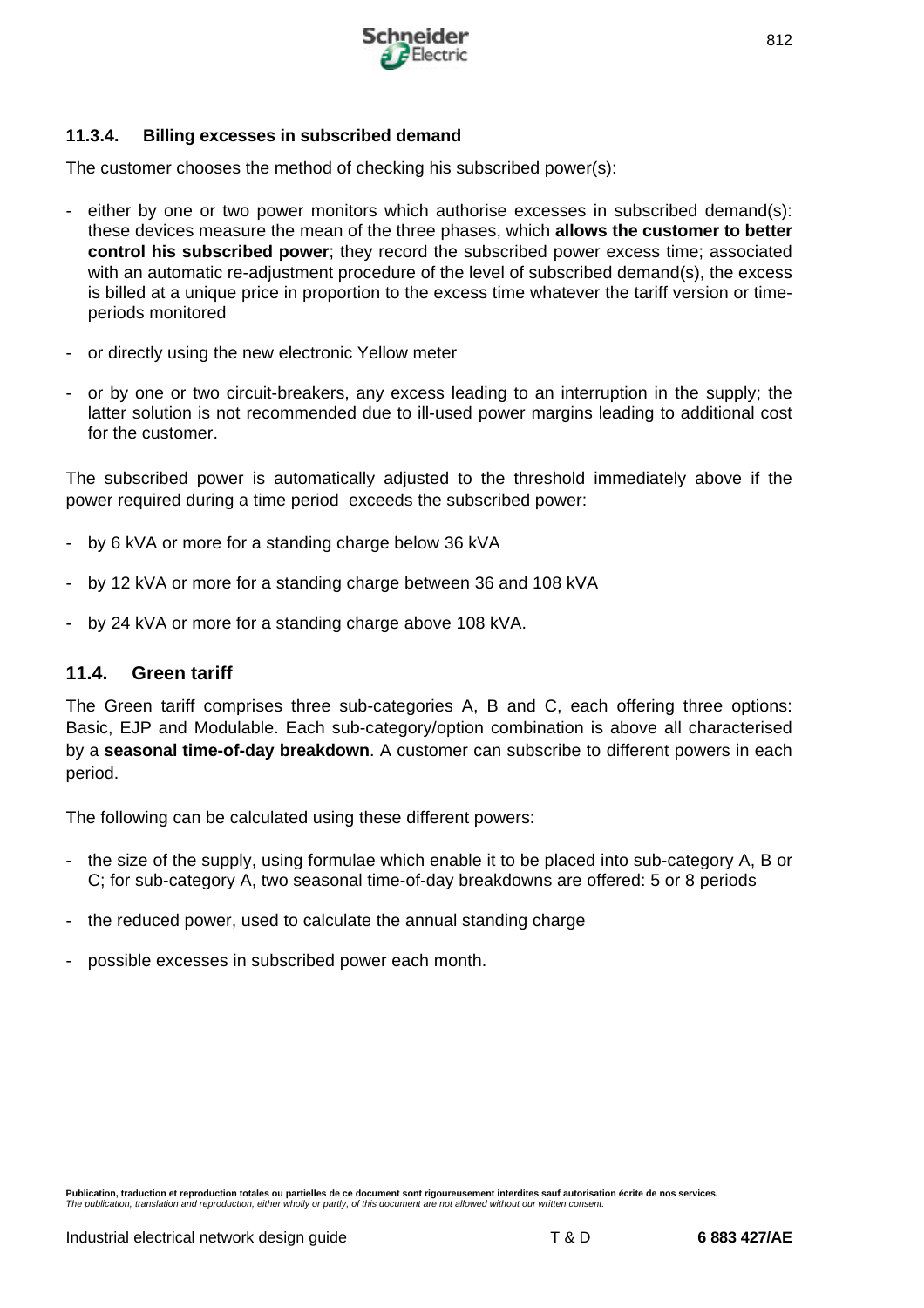

## **11.4.1. Tariff periods**

## **11.4.1.1. Basic option**

## ■ A5 sub-category

This tariff comprises two seasonal periods and three time-of-day periods.

## □ seasonal periods

- winter (5 months) : November to March inclusive
- summer (7 months) : April to October inclusive.

## □ time-of-day periods

- high peak period: four hours a day from Monday to Saturday inclusive during the months of December, January, February
- off-peak hours; eight hours a day from 10 p.m. to 6 a.m. from Monday to Saturday and all day Sunday
- peak hours: all other hours.

These seasonal and time-of-day periods make up five tariff periods. They are classed in order of decreasing cost price in table 11-5.

| Order          | <b>Tariff period</b>                                       | Duration (1) |
|----------------|------------------------------------------------------------|--------------|
| 1              | high peak period                                           | 309 h        |
| 2              | winter peak hours                                          | 1762h        |
| 3              | winter off-peak hours                                      | 1 553 h      |
| $\overline{4}$ | summer peak hours                                          | 2 935 h      |
| 5              | summer off-peak hours                                      | 2 201 h      |
|                | (1) For an average year of 8 760 h (365 days - 52 Sundays) |              |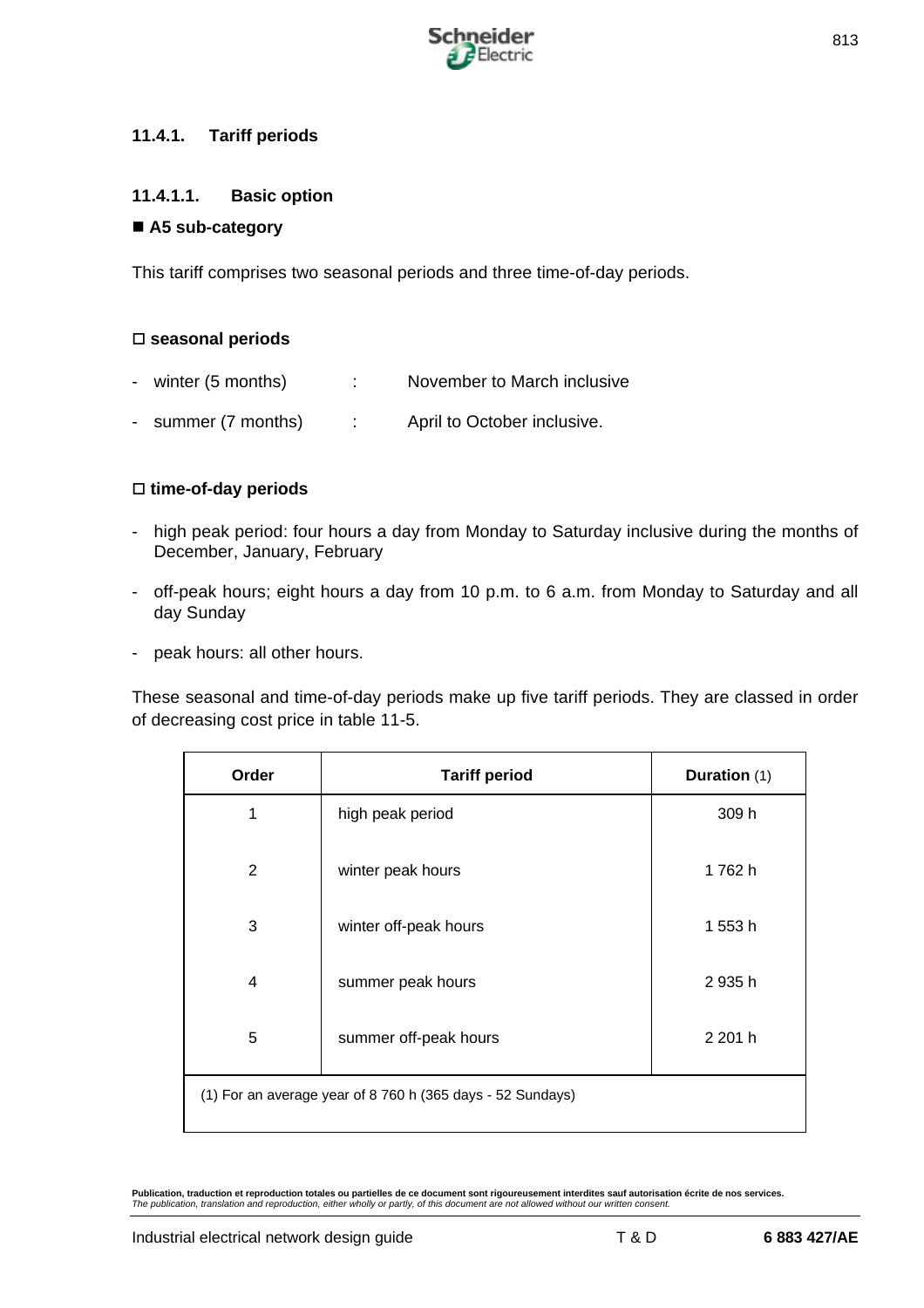

*Table 11-5: Breakdown by decreasing cost of tariff periods for the Green A5 tariff in the Basic option*

EDF regional centres are in charge of defining high peak periods. These are fixed for each customer through a contract but may be different from one customer to another depending on the local situation of the network.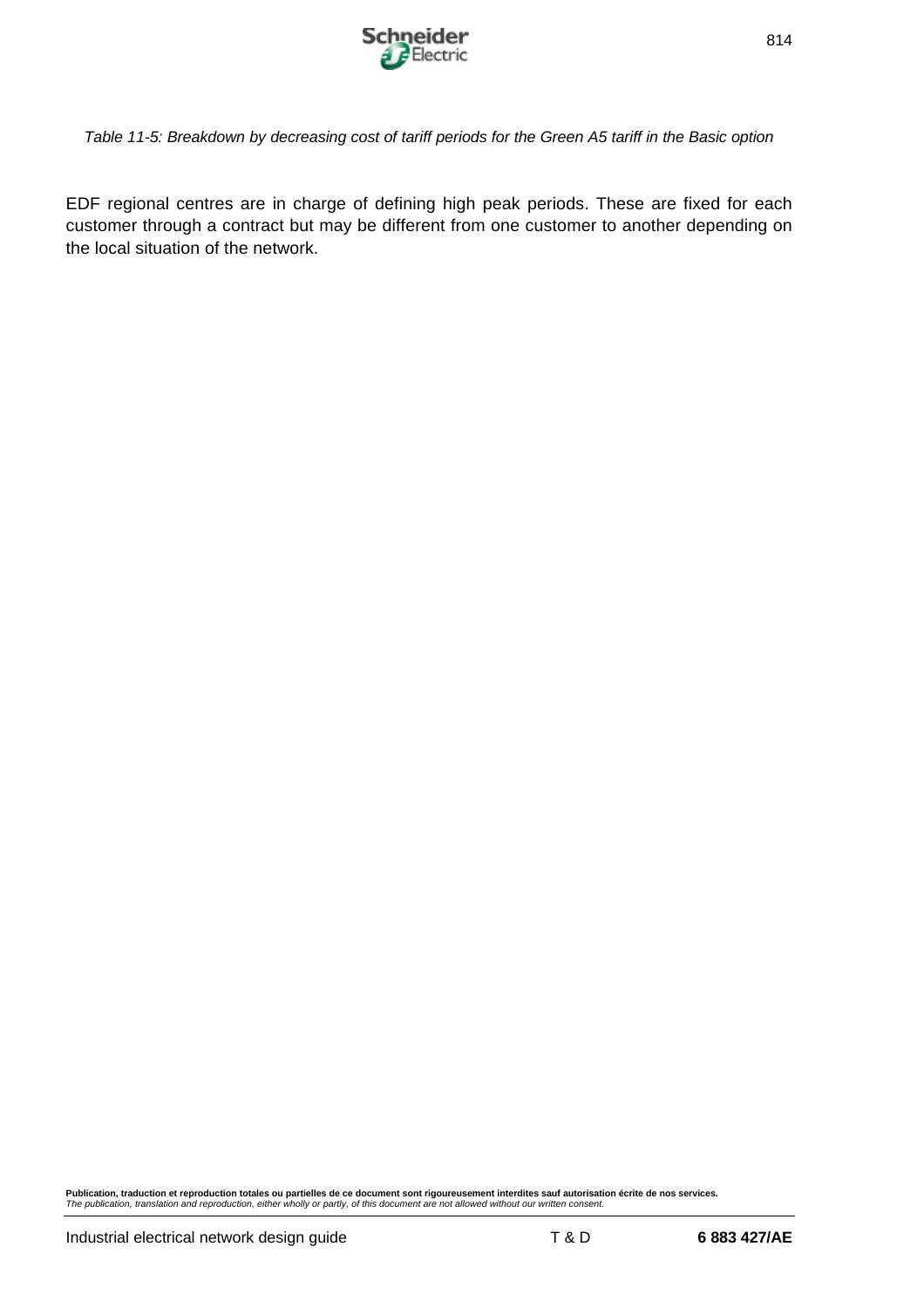

## ■ sub-categories A8, B and C

These tariffs comprise four seasonal periods and three time-of-day periods.

#### o **seasonal periods**

- winter : December, January, February
- mid-season : March and November
- summer : April, June, September and October
- July and August.

#### □ time-of-day periods

- high peak period: four hours a day from Monday to Friday inclusive, excluding public holidays and the like, throughout the winter period; the morning peak period is from 9 a.m. to 11 a.m. and the evening peak from 6 p.m. to 8 p.m.
- off-peak hours: six hours a day from 1 a.m. to 7 a.m. from Monday to Friday, plus all day (from 2 a.m. on the first day considered) for Saturdays, Sundays, public holidays and the like and all of July and August
- peak hours: all other hours.

Seasons and times of day make up eight tariff periods, classed in order of decreasing cost price as shown in table 11-6.

| Order          | <b>Tariff period</b>      | Duration (1) |
|----------------|---------------------------|--------------|
| 1              | high peak period          | 249 h        |
| $\overline{2}$ | winter peak hours         | 872 h        |
| 3              | mid-season peak hours     | 745h         |
| 4              | winter off-peak hours     | 1 039 h      |
| 5              | mid-season off-peak hours | 719h         |
| 6              | summer peak hours         | 1870h        |
| $\overline{7}$ | summer off-peak hours     | 1778h        |
| 8              | July - August             | 1488h        |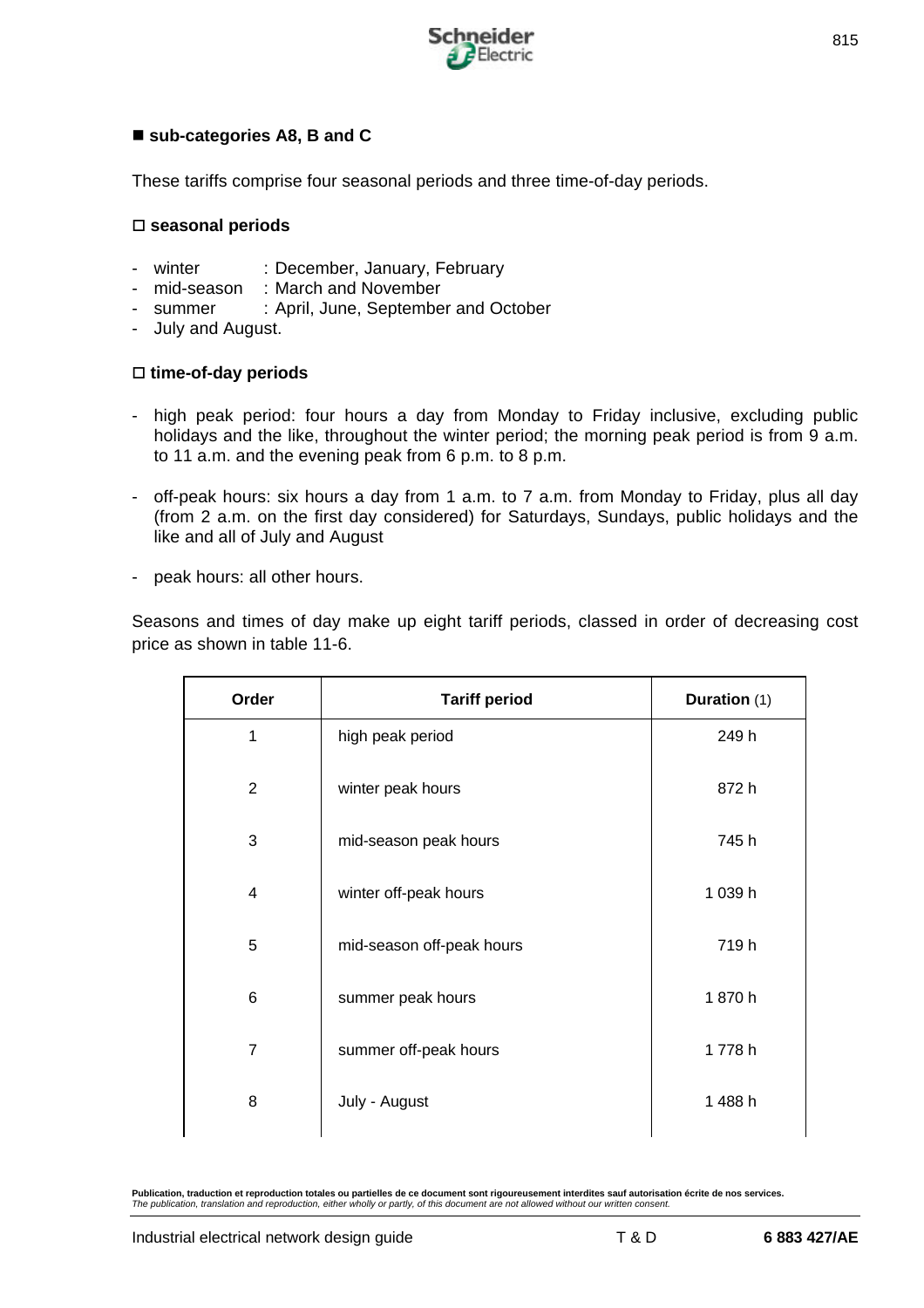

(1) Estimated duration for a year of 8 760 h (variable number of public holidays and the like)

*Table 11-6: Breakdown by decreasing cost of tariff periods for Green A 8, B or C tariffs*

*in the Basic option*

It should be noted that high **peak periods can,** without a change in the duration of time periods, **be modified** by EDF which must then advise the customer with a six month notice.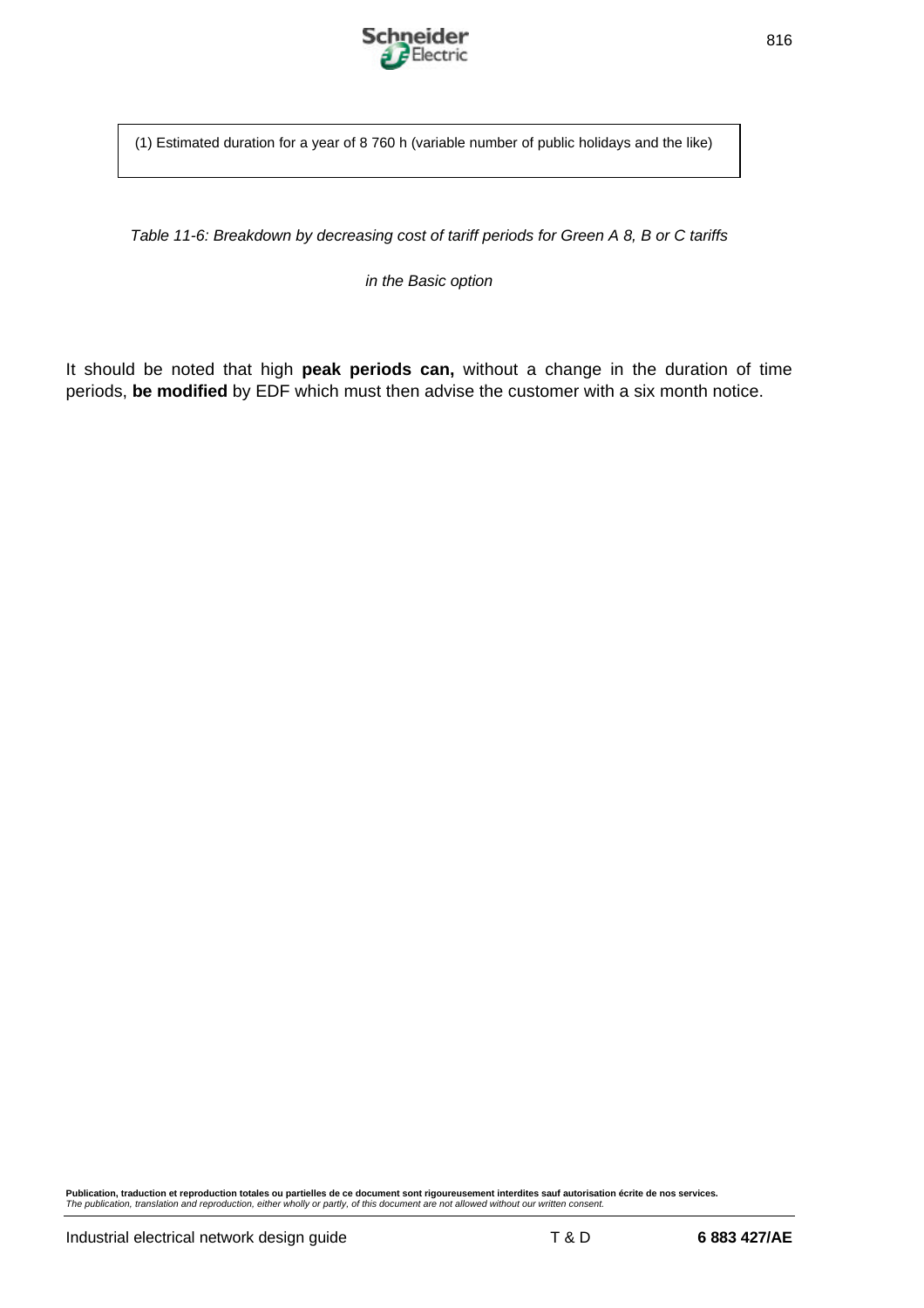

## **11.4.1.2. EJP option**

The seasonal (winter/summer or winter/summer/mid-season) and summer time-of-day breakdowns are the same as those for the Basic option.

## ■ A5 sub-category

The winter time-of-day breakdown is as follows:

- moving peak period: 18 hours per day, 22 days per winter, signal sent half an hour before the beginning of each period
- winter hours: other winter hours.

The EJP option therefore comprises four tariff periods broken down as shown in table 11-4 (identical as that of the Yellow tariff, EJP option).

## ■ A8, B and C sub-categories

The winter and mid-season time-of-day breakdown is as follows:

- moving peak period: 18 hours per day, 22 days spread over the winter and mid-season
- winter hours: other winter hours
- mid-season hours: other mid-season hours.

The EJP option therefore includes six tariff periods broken down as shown in table 11-7.

| Order | <b>Tariff period</b>                   | Duration (1)  |
|-------|----------------------------------------|---------------|
| 1     | moving peak period                     | 396 h         |
| 2     | winter hours excluding moving peak     | 1 880 h (2)   |
| 3     | mid-season hours excluding moving peak | 1 348 h $(2)$ |
| 4     | summer peak hours                      | 1870h         |
| 5     | summer off-peak hours                  | 1778h         |
| 6     | July-August                            | 1 488 h       |
|       |                                        |               |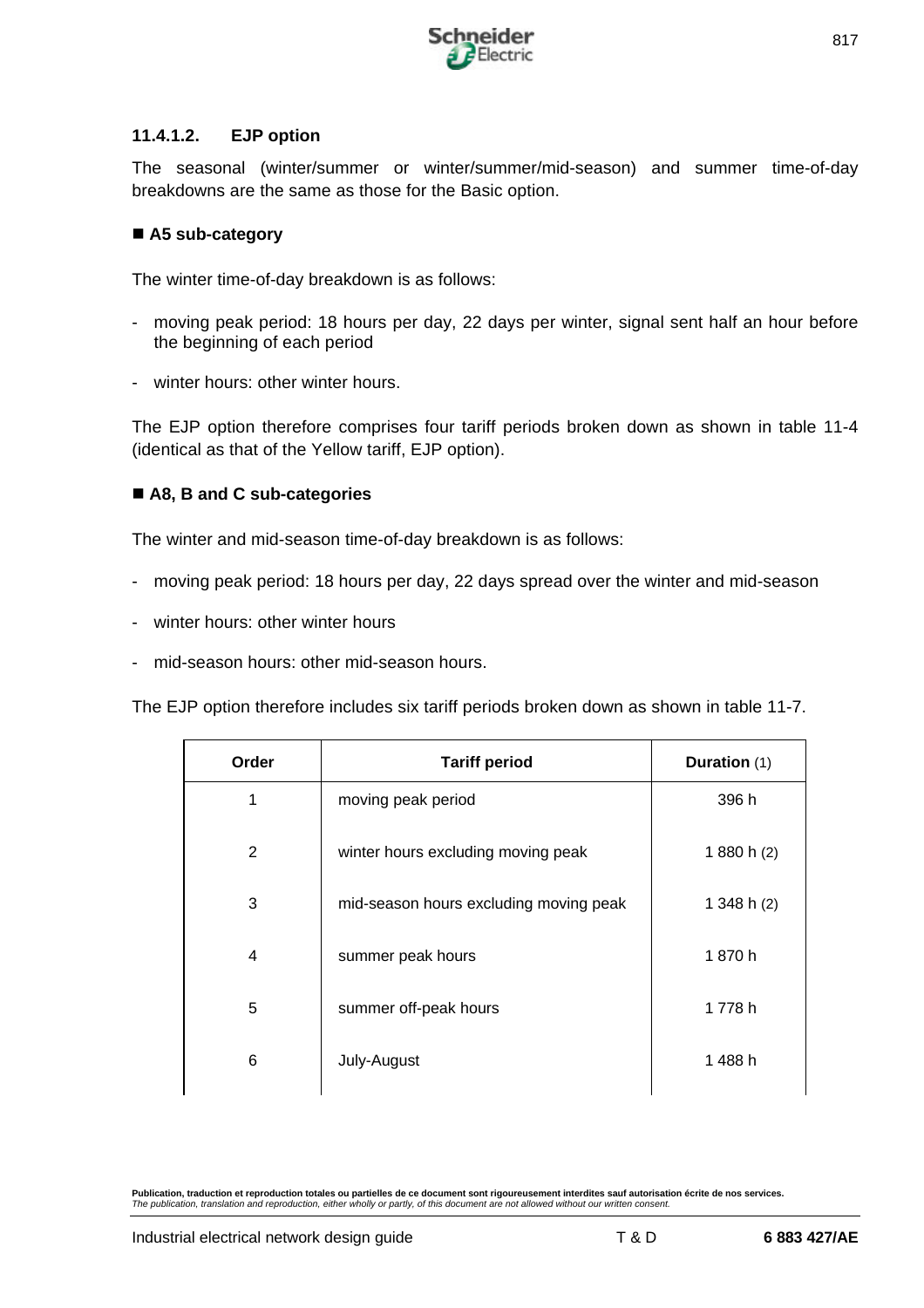

(1) For an average year of 8 760 h (365 days - 52 Sundays)

(2) These times are only approximate, since a random number of moving peak days are spread over the winter and mid-season

*Table 11-7: Breakdown by decreasing cost of tariff periods for the Green A8, B or C tariffs in the EJP option*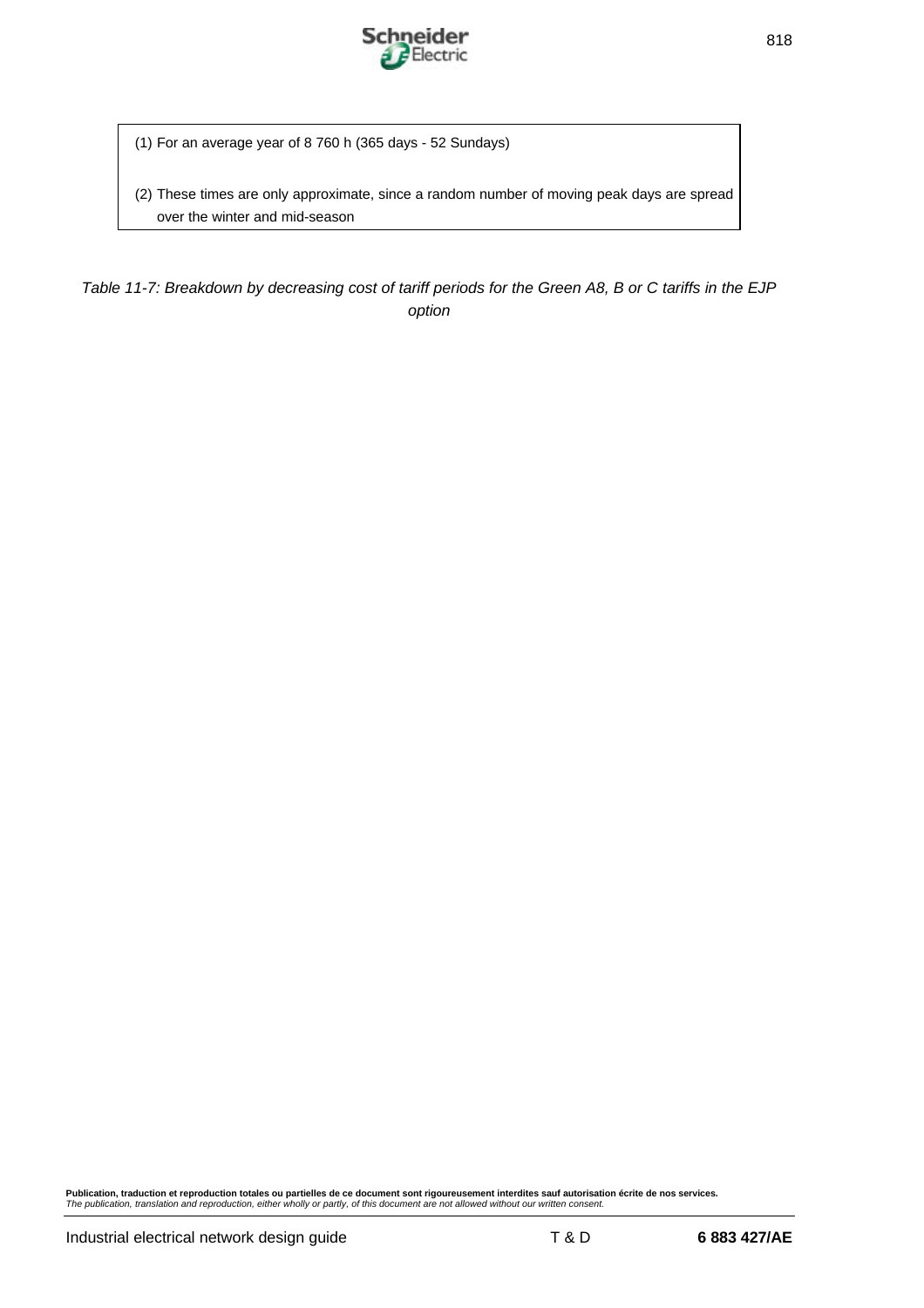

## **11.4.1.3. Modulable Option**

The basic duration is one week (beginning Tuesday at 7 a.m.). The announcement is given at least 12 hours before, i.e. EDF announces the type of coming week on Monday before 3 p.m. and at the latest by 5 p.m.

The tariff year for this option goes from the 1st Tuesday of September to the 1st Monday of September in the following year. The option includes four tariff periods defined in real time:

- the high peak period, 18 hours per day, 22 days between 1st November and 31 March (see EJP option, § 11.4.1.2.)
- moving winter period, lasting 9 weeks, all hours of the seven days of the week which do not fall during moving peakperiods
- moving mid-season peak period, lasting 19 weeks, all hours of the seven days of the week which do not fall in moving peakperiods
- moving off-peak season period, the rest of the year, i.e. roughly 24 weeks.

The Modulable option therefore includes four tariff periods broken down as shown in table 11-8.

| Order | <b>Tariff period</b>                                       | Duration (1)      |
|-------|------------------------------------------------------------|-------------------|
| 1     | high peak period                                           | 396 h             |
| 2     | moving winter hours                                        | 1 170 h (roughly) |
| 3     | moving mid-season hours                                    | 3 138 h (roughly) |
| 4     | moving off-peak season hours                               | 4 056 h (roughly) |
|       | (1) For an average year of 8 760 h (365 days - 52 Sundays) |                   |

## *Table 11-8: Breakdown by decreasing cost of tariff periods for the Green A8, B or C tariffs in the Modulable option*

It should be noted that high peak days can be fixed indifferently over the moving winter or moving mid-season periods, the signal being emitted half an hour before. Furthermore, it is possible to alternatively fix different tariff weeks, for example, a moving off-peak week can be inserted between two moving winter weeks and entirely at random.

**Publication, traduction et reproduction totales ou partielles de ce document sont rigoureusement interdites sauf autorisation écrite de nos services.** *The publication, translation and reproduction, either wholly or partly, of this document are not allowed without our written consent.*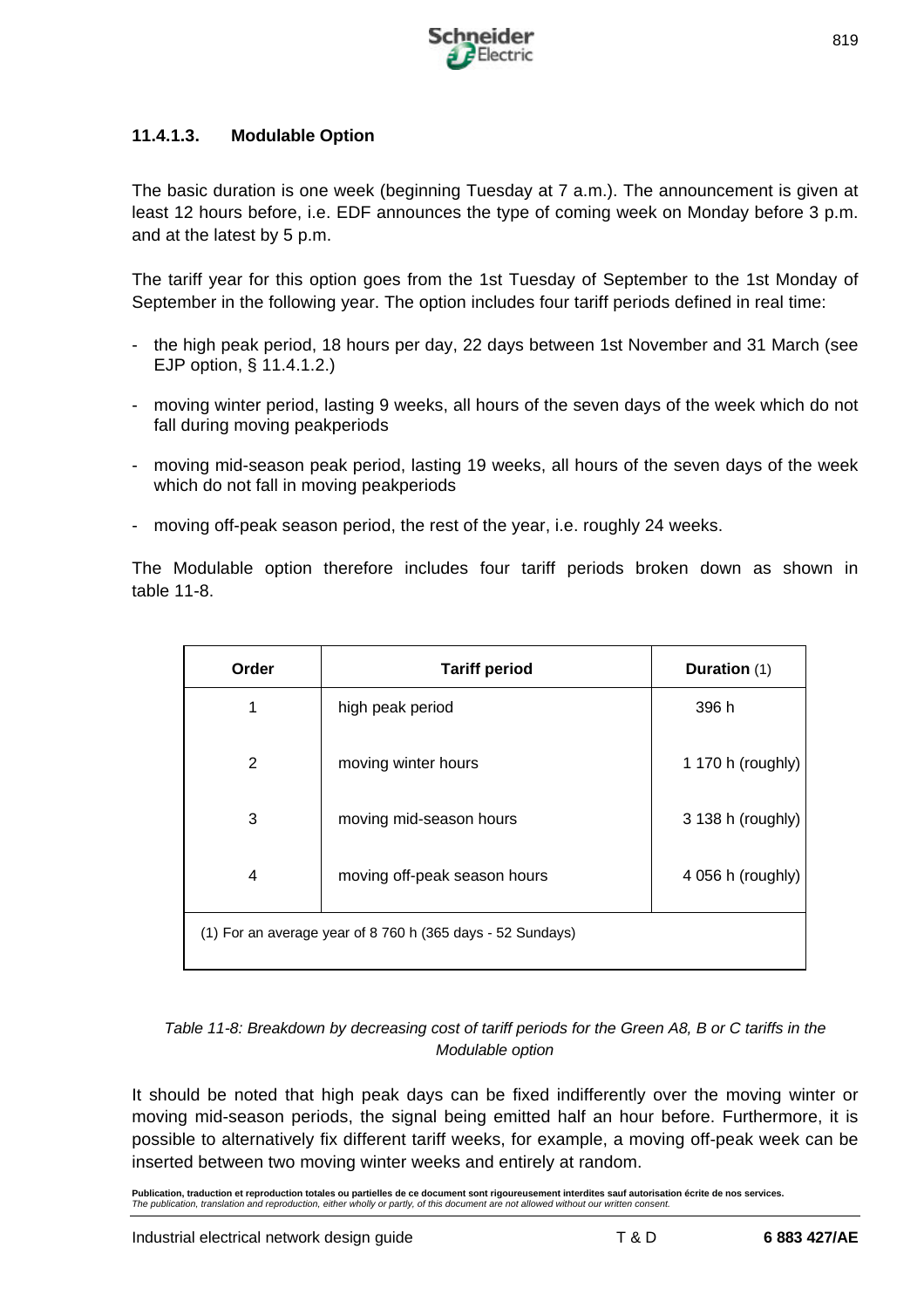

#### **11.4.2. Taking into account power requirements**

The choice of tariff is determined by the power needs according to the tariff periods. These requirements, in the form of subscribed power, allow firstly the tariff sub-category to be determined then, once this choice has been made, the power to be billed. It is important to note that the subscribed powers must comply with the following breakdown:

$$
P_1 \leq P_2 \leq P_3 ...
$$

 $P_1$  being the subscribed power in the period when prices are highest,  $P_2$  being in the next period, etc.

## ■ choice of tariff sub-category: size

The size *S* is calculated using the following formulae:

## - **Basic option**

$$
S = P_{WOPH} + 0.3(P_{SPH} - P_{WOPH})
$$

where:

| $P_{WOPH}$ | : subscribed power during winter off-peak hours |
|------------|-------------------------------------------------|
| $P_{SPH}$  | : subscribed power during summer peak hours     |

# - **EJP option**

$$
S = P_{WH} + 0.3(P_{SPH} - P_{WH})
$$

where:

*P<sub>WH</sub>* : subscribed power during winter off-peak hours excluding high peak periods *P<sub>SPH</sub>* : subscribed power during summer peak hours

# - **Modulable option**

$$
S = P_{MW} + 0.3(P_{MOPS} - P_{MW})
$$

where:

*P<sub>VW</sub>* : power subscribed during moving winter period

*PVOPS* : power subscribed during moving off-peak season period

The tariff sub-category is determined using the correspondences given in table 11-1.

**Publication, traduction et reproduction totales ou partielles de ce document sont rigoureusement interdites sauf autorisation écrite de nos services.** *The publication, translation and reproduction, either wholly or partly, of this document are not allowed without our written consent.*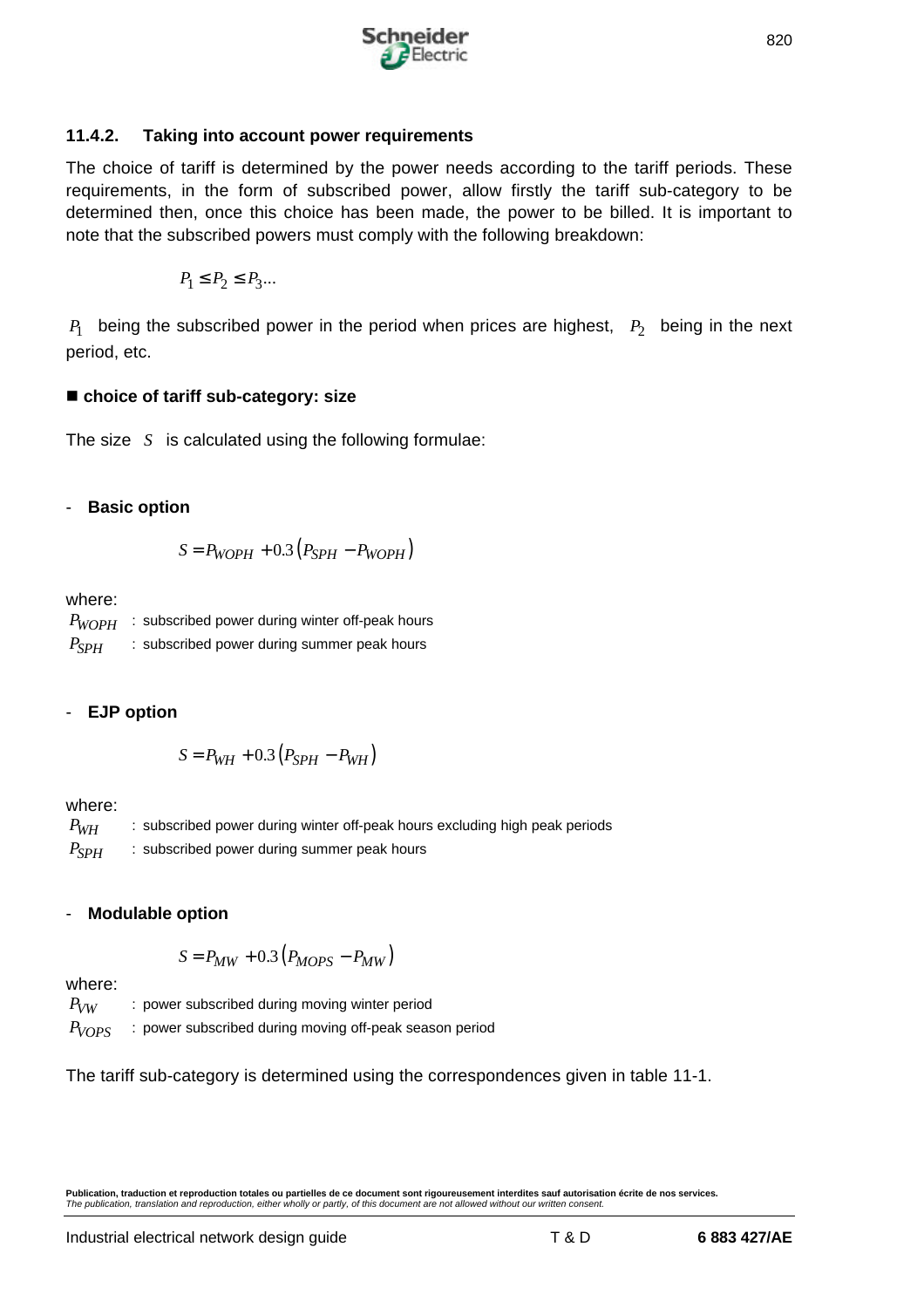

Sub-category A8 is recommended for heavy summer supplies.

The size of **tariff C** customers is considerable (above 40 MW). For this tariff, EDF publishes a price list for guidance. Indeed, the specific conditions of sale for this tariff currently depend on the location of the customer in relation to the interconnection network. In the long term (probably in 1998), this distinction will be removed. When prices were changed on 20 February 1993, the first steps towards a national price list were taken.

## ■ Billing power

For the Green tariff, power billing is more complex than for the Yellow tariff. It involves the active power (in KW) and no longer the apparent power (in kVA). It is subscribed in different tariff periods and represents the cost of supplying and conditions of use of electricity. Indeed, the same power consumed in winter or in summer has a different cost price and a different effect on EDF investments.

In general, the power subscribed is the same in all the tariff periods. However, the customer can be remunerated for his reductions in power during the most heavily-loaded periods, notably during high peak periods and winter peak hours. The power billed is the **reduced power**. It is calculated using the power subscribed during the high peak period  $(P_1)$  and additional power possibly subscribed during other periods, given the following coefficient:

$$
P_R = P_1 + K_1 \times (P_2 - P_1) + K_2 \times (P_3 - P_2) + \dots
$$

Coefficients *K<sup>i</sup>* are called **reduced power calculation coefficients**.

# **11.4.3. Taking duration of use into account: tariff versions**

Depending on the option chosen, two or four tariff versions are offered customers. Each version corresponds to a range of duration of use of subscribed power. The versions currently offered are shown in table 11-9.

| Option                   | <b>Versions</b>                                           |
|--------------------------|-----------------------------------------------------------|
| <b>Basic</b>             | short uses<br>average uses<br>long uses<br>very long uses |
| <b>EJP and Modulable</b> | average uses                                              |
|                          | very long uses                                            |

**Publication, traduction et reproduction totales ou partielles de ce document sont rigoureusement interdites sauf autorisation écrite de nos services.** *The publication, translation and reproduction, either wholly or partly, of this document are not allowed without our written consent.*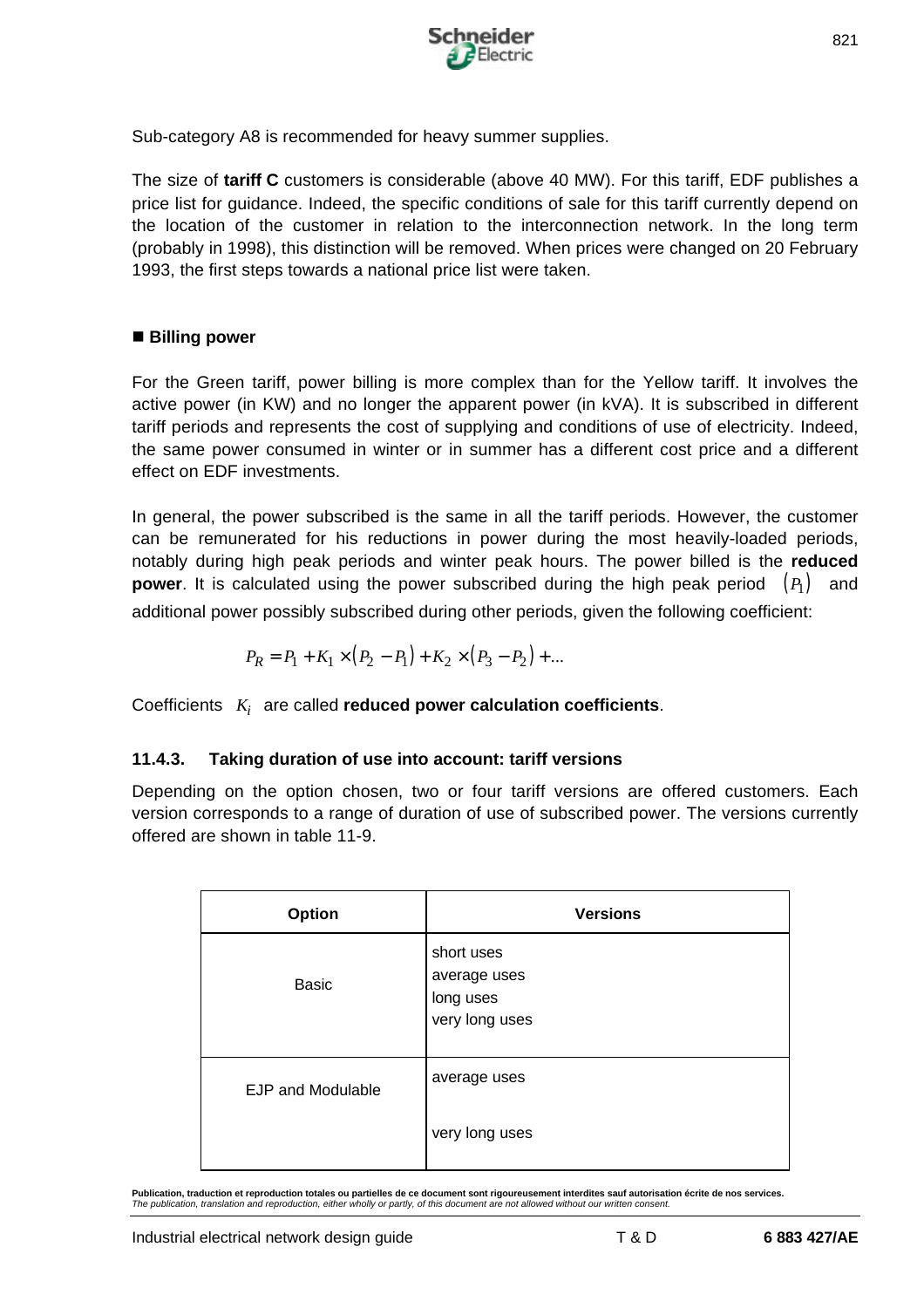

*Table 11-9: Tariff versions for the Green tariff*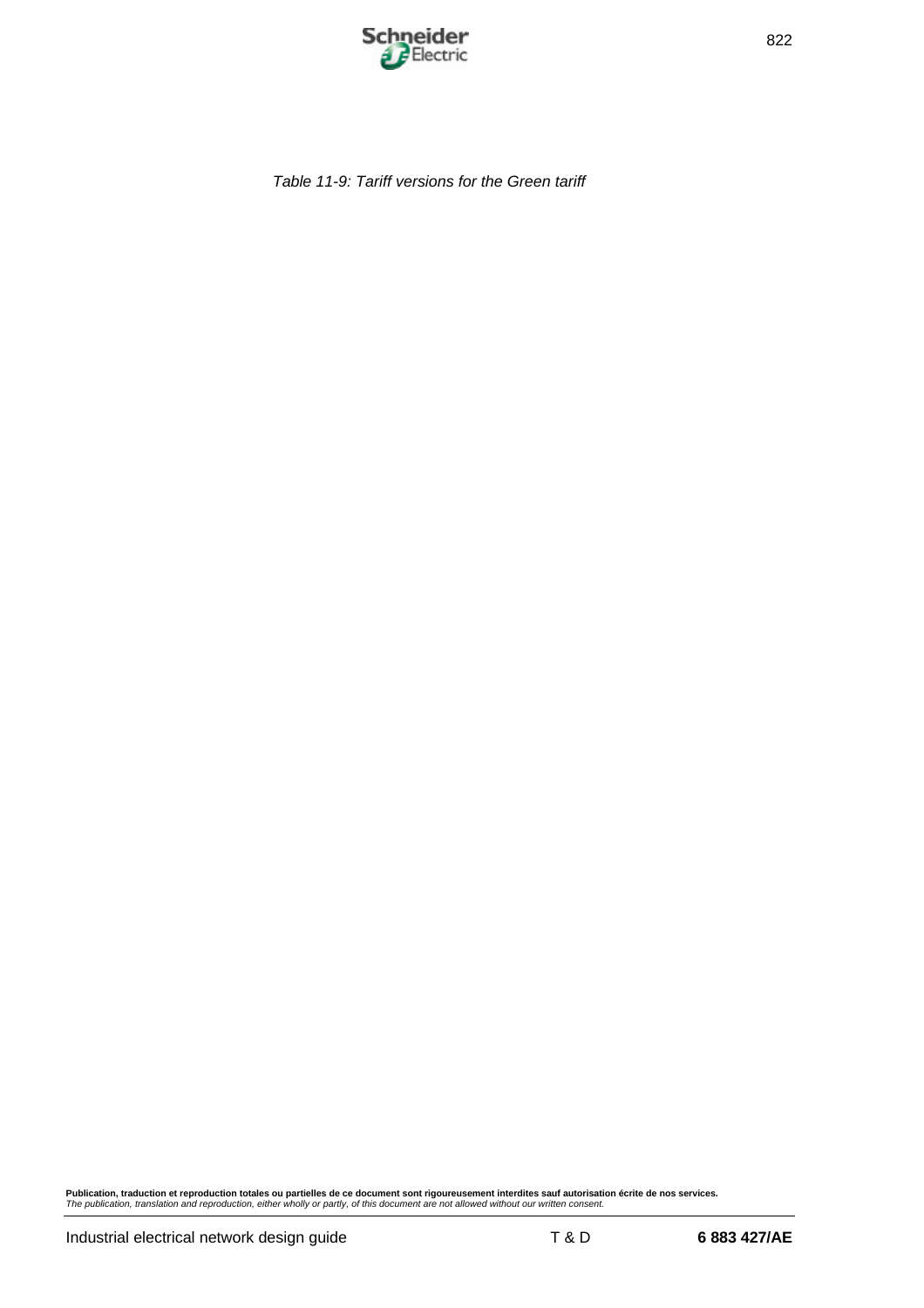

For a given option and sub-category, the versions have an identical structure including a standing charge and energy prices per tariff period. The values of these prices change depending on the duration of use: the standing charge increases from short uses up to very long uses; inversely, energy prices decrease between these two tariff versions.

In order to choose the most advantageous version, the yearly expenses corresponding to each version should be calculated. Note that the customer's choice for whichever of the tariff versions offered applies to his entire supply (one take-over point, a single contract lasting three years, or six years as an option): it is thus not possible to cumulate several tariff versions.

## ■ four tariff versions

These are offered **Basic option** customers. The ranges for the annual number of hours of use of subscribed power, for a supply with no power reduction (i.e. the same power during different time periods) are roughly as follows:

- short use version: less than 2 000 hours
- average use version: from 2 000 to 4 000 hours
- long use version: from 4 000 to 6 000 hours
- very long use version: above 6 000 hours.

## ■ EJP and Modulable options

Only the long use and average use versions are available. Indeed, the important parameter for the choice of version is the load factor during moving peak periods (i.e. the ratio in % of the duration of subscribed power used by the customer during moving peak periods to the number of total moving peak hours, i.e. 396 h). Now, this parameter is difficult to assess due to the random nature of the moving peak hours period. The introduction of other versions would make the choice even more difficult.

# **11.4.4. Reactive energy billing**

At the same time as active energy, EDF supplies reactive energy free of charge:

- to the amount of 40% of the active energy consumed  $(\tan j = 0.4)$  during high peak periods in December, January, February and peak hours in November, December, January, February and March
- without limitation during off-peak hours in November, December, January, February and March and throughout the months of April, May, June, July, August, September and October.

**Publication, traduction et reproduction totales ou partielles de ce document sont rigoureusement interdites sauf autorisation écrite de nos services.** *The publication, translation and reproduction, either wholly or partly, of this document are not allowed without our written consent.*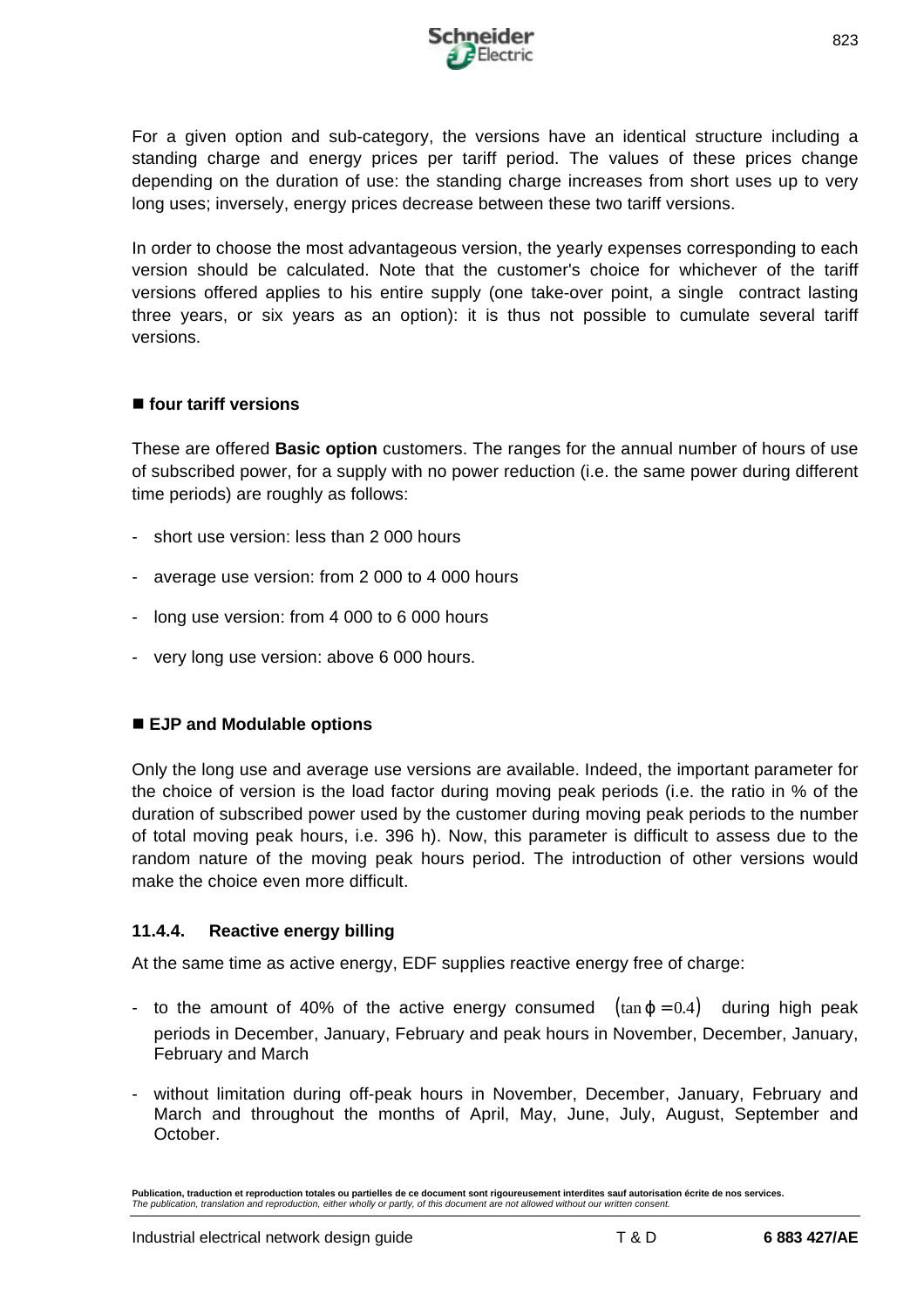

During periods subject to limitation, the reactive energy consumed for  $tan i \ge 0.4$  is billed monthly at the tariff indicated on the price lists in force.

**This method of billing reactive energy is independent of tariff options and subcategories.**

## **11.4.5. Billing excesses in subscribed power**

## n **General**

EDF is not bound to meet non-subscribed power demands and can in theory ask the customer to install in his supply substation a circuit-breaker preventing any excess above 10 % of the subscribed power. This is not possible in certain installations, notably for high powers. This billing is not an end in itself. Its purpose is to urge the customer to subscribe to the power that he really needs. Thus, excesses are tolerated as long as the customer pays an extra charge calculated according to the following provisions.

The old billing system for excesses was based on the maximum power reached. This formula charged the same price for an accidental excess lasting a short time and the use of the same power over a long period in the course of the same month.

The system used since 1980 implements progressive billing of excesses which takes into account not only their magnitude but also their frequency in order to better match the more or less costly nature of the supply. Excess billing must enable the customer to be guided in his choice of standing charge level; not too high and not too low.

Excesses for a tariff period are billed by applying a unit price to a number of excess units. The number of units is determined by the square root of the sum of squares of each excess (as for any power measured, this involves an average power in kilowatts over 10 minutes) in subscribed power of the tariff period considered. The formula is different depending on whether the customer has the Basic option, the EJP option or Modulable option.

Excesses are billed **monthly** and **independently of each tariff period** of the month considered. Their total is the sum of amounts corresponding to each tariff period.

**Publication, traduction et reproduction totales ou partielles de ce document sont rigoureusement interdites sauf autorisation écrite de nos services.** *The publication, translation and reproduction, either wholly or partly, of this document are not allowed without our written consent.*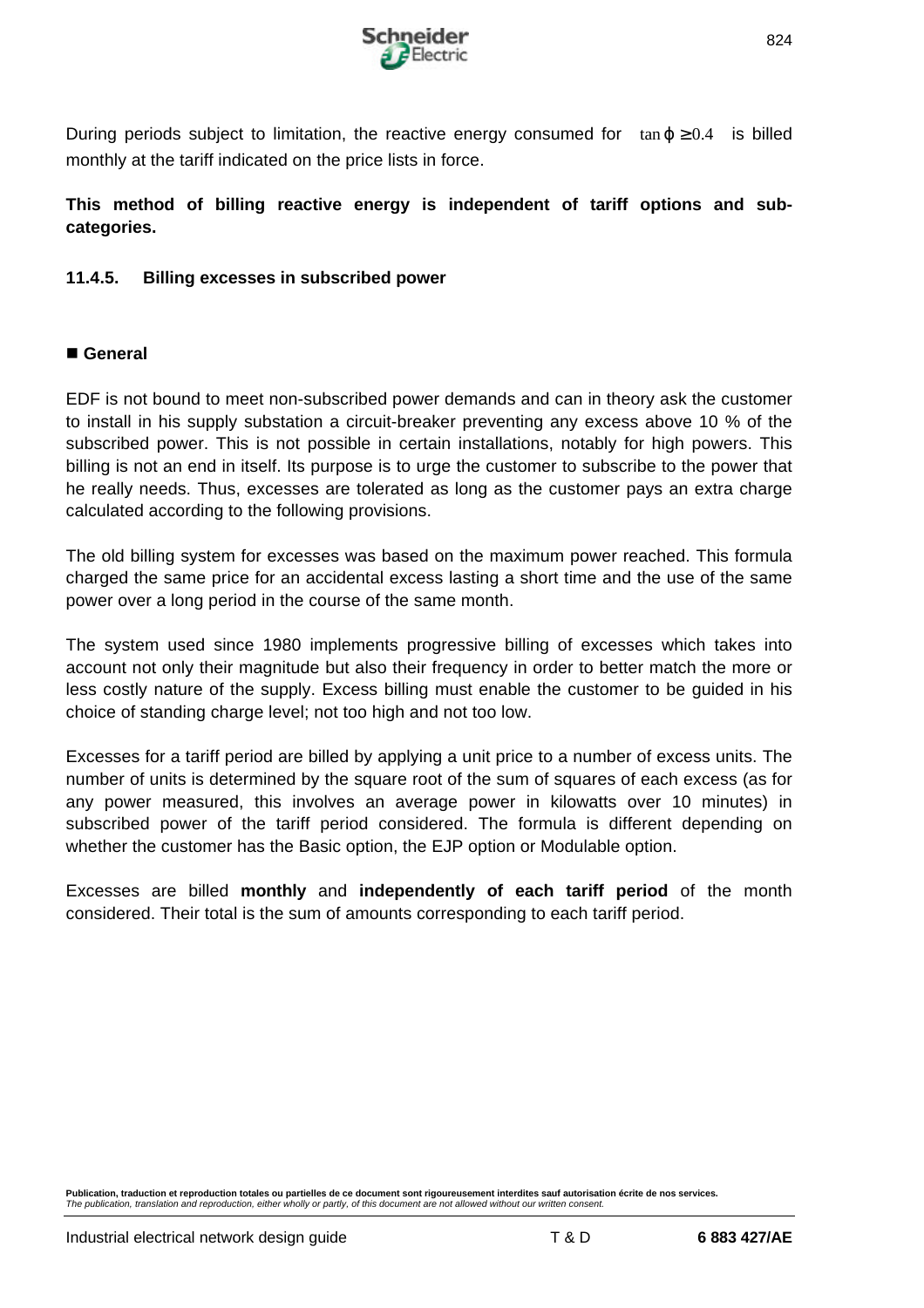

## ■ Basic option

For customers having **electronic metering** or **metering with cassette recorder**, the price of excesses for each tariff period of a given month is given by the following formula:

$$
XS = k_3 \sqrt{\Sigma (\Delta P)^2}
$$

where:

*excess* : amount due for excesses during the period concerned

 $k_3$ 

 $\Sigma \left( \Delta \, P \right)^2$   $\;$  : sum of squares of all excesses in subscribed power during the period considered

: unit price for an excess of power equal, during the **high peak** period, to 3 % of the standing charge basic rate of the very long use tariff version; this value is identical whatever the tariff version chosen by the customer (very long use, long use, etc.) not taking into account any increase or decrease; for the C tariff, this is the basic rate of the EDF price list guide

In the event of an increase in subscribed power during month  $M+1$ , the customer can benefit from a rebate of 50 % off the price of excesses *excess* for month *M* that this increase would have prevented.

# ■ EJP and Modulable options

For these options, the random nature of the moving peak period is taken into account which means specifically checking that there is indeed a reduction in power used on the customer's behalf during the moving peak period. For customers with **electronic metering** or **metering with cassette recorder**, the price of excesses for each tariff period of a given month is given by the following formula (for other types of metering see "EJP option" paragraph):

$$
excess = k_3 \sqrt{\Sigma (\Delta P)^2} + tE
$$

where:

| excess: | amount due for excesses during the period concerned |
|---------|-----------------------------------------------------|
|         | excess energy during the moving peak                |
|         | excess billing unit price                           |

The first term of the second member of the equation is the sum of squares of all subscribed power excesses observed during the period considered except in the case of the moving peak period, where the reference subscribed power is that of the winter hours or the moving winter week.

**Publication, traduction et reproduction totales ou partielles de ce document sont rigoureusement interdites sauf autorisation écrite de nos services.** *The publication, translation and reproduction, either wholly or partly, of this document are not allowed without our written consent.*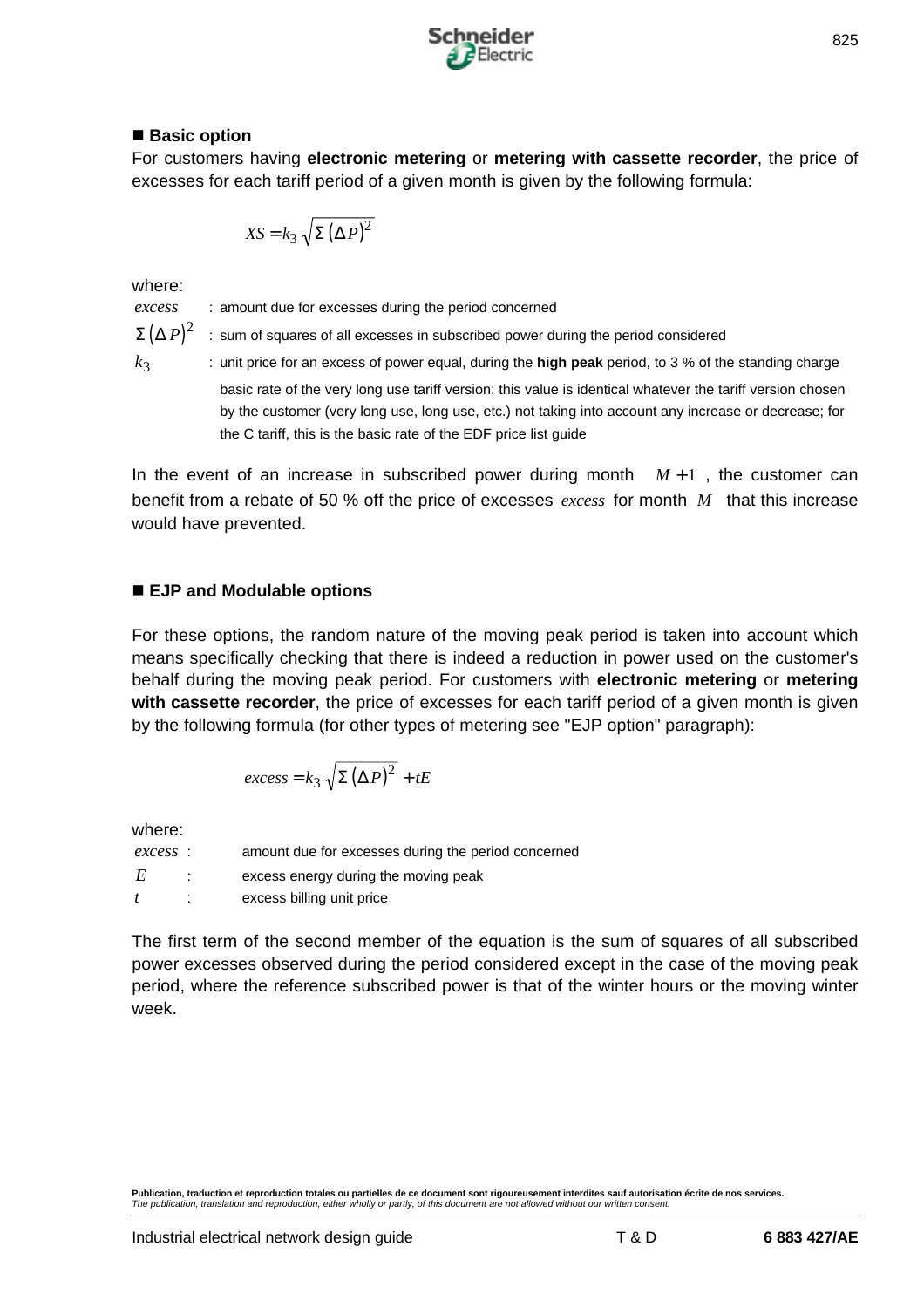

The definition of  $\,k_3\,$  is given in the "Basic Option" paragraph .

In the event of an increase in subscribed power for the month  $M+1$ , the customer can benefit, as for the Basic option, from a rebate of 50 % off the excess price amount for month *M*, for the part incurred by the power being exceded. As for the term relating to the energy consumed when the power is exceded during the moving peak period, this remains unchanged.

## **E** temporary arrangements (for the A5 tariff only)

#### □ **Basic option**

For A5 tariff customers who do not have the new electronic metering which has been progressively offered customers since September 1989, the formula described in the "Basic option" paragraph has been temporarily simplified to take into account existing measuring devices.

#### ü **metering with maximum indicator**

For customers having metering with a maximum power indicator, the formula per tariff period is:

$$
XS = k_1 \Delta P_{\text{max}}
$$

where:

 $\Delta P_{\text{max}}$  : difference between the maximum power reached and the subscribed power

 $k<sub>1</sub>$ : unit price of the excess equal, during the **high peak** period, to 25% of the standing charge of the A5 tariff very long use version

The price of excesses for other tariff periods is calculated by applying to  $\,k_2\,$  the corresponding  $\,$  coefficient given for  $\,k_3\,$  in the "Basic option" paragraph.

**Publication, traduction et reproduction totales ou partielles de ce document sont rigoureusement interdites sauf autorisation écrite de nos services.** *The publication, translation and reproduction, either wholly or partly, of this document are not allowed without our written consent.*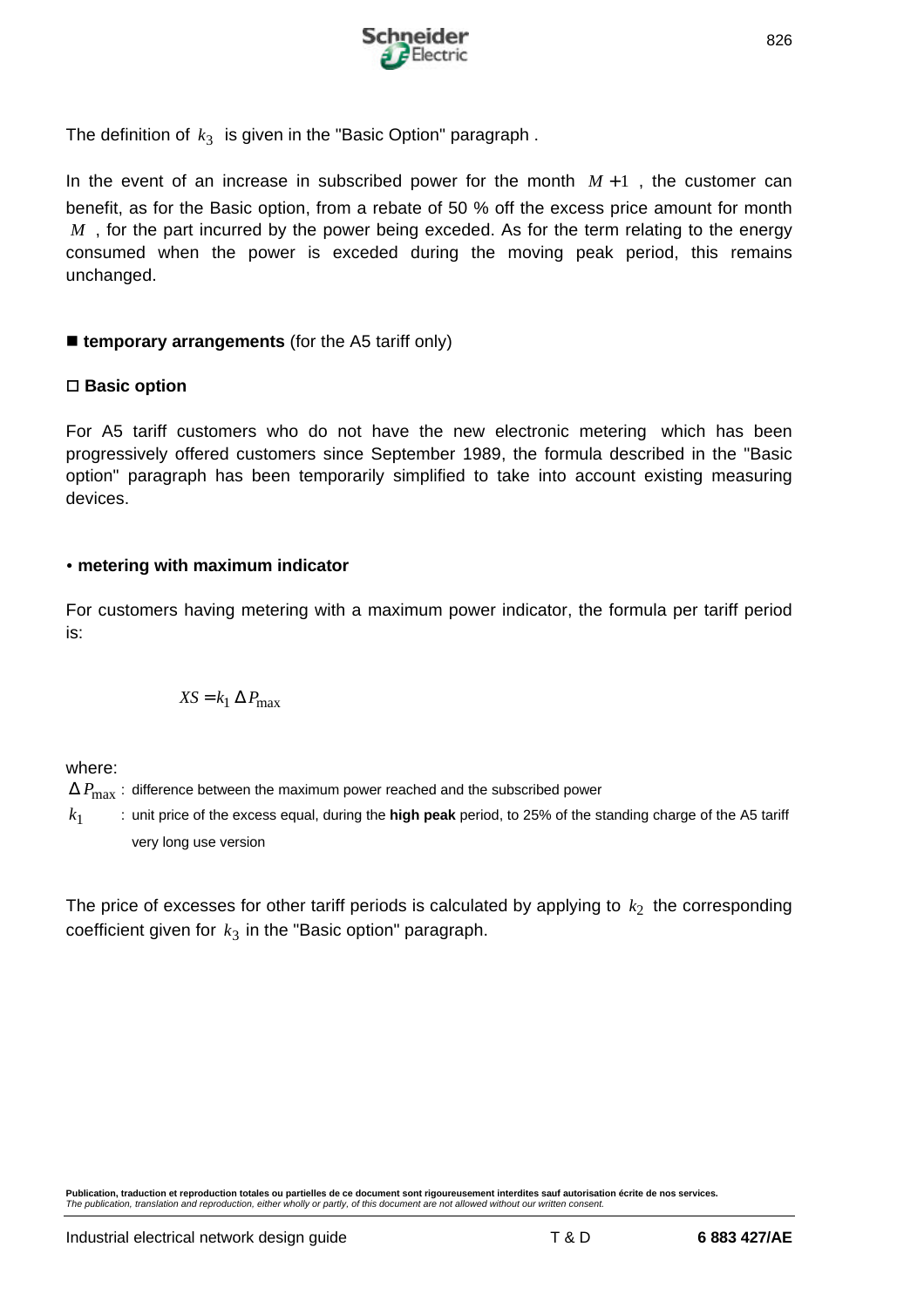

#### **• metering with power recorder**

For customers with this type of metering, excesses are billed taking into account the maximum magnitude and the number of excesses in each tariff period:

$$
excess = k_2 \ N \Delta P_{\text{max}}
$$

where:

- $\Delta P_{\text{max}}$  : difference between the maximum power reached and the subscribed power
- *N* : number of excesses for the period
- $k<sub>2</sub>$ : equal, during the **high peak** period, to 1 % of the standing charge basic rate of the A5 tariff very long use version

The price of excesses for other tariff periods is calculated by applying to  $\;k_2\;$  the corresponding  $\,$  coefficient given for  $\,k_3$  in the "Basic option" paragraph.

## □ **EJP** option

As for the Basic option, the excess price formula figuring in the "EJP and modulable options" paragraph has been simplified to take into account metering devices.

## ü **metering with maximum indicator**

- if there is no possibility of recording the energy consumed during moving peak periods above the subscribed power, excess billing is carried out per tariff period with the formula:

$$
excess = k_1 \Delta P_{\text{max}}
$$

where:

- $\Delta P_{\text{max}}$  : difference between the maximum power reached and the subscribed power in each tariff period
- $k<sub>1</sub>$ : defined in "Basic Option" paragraph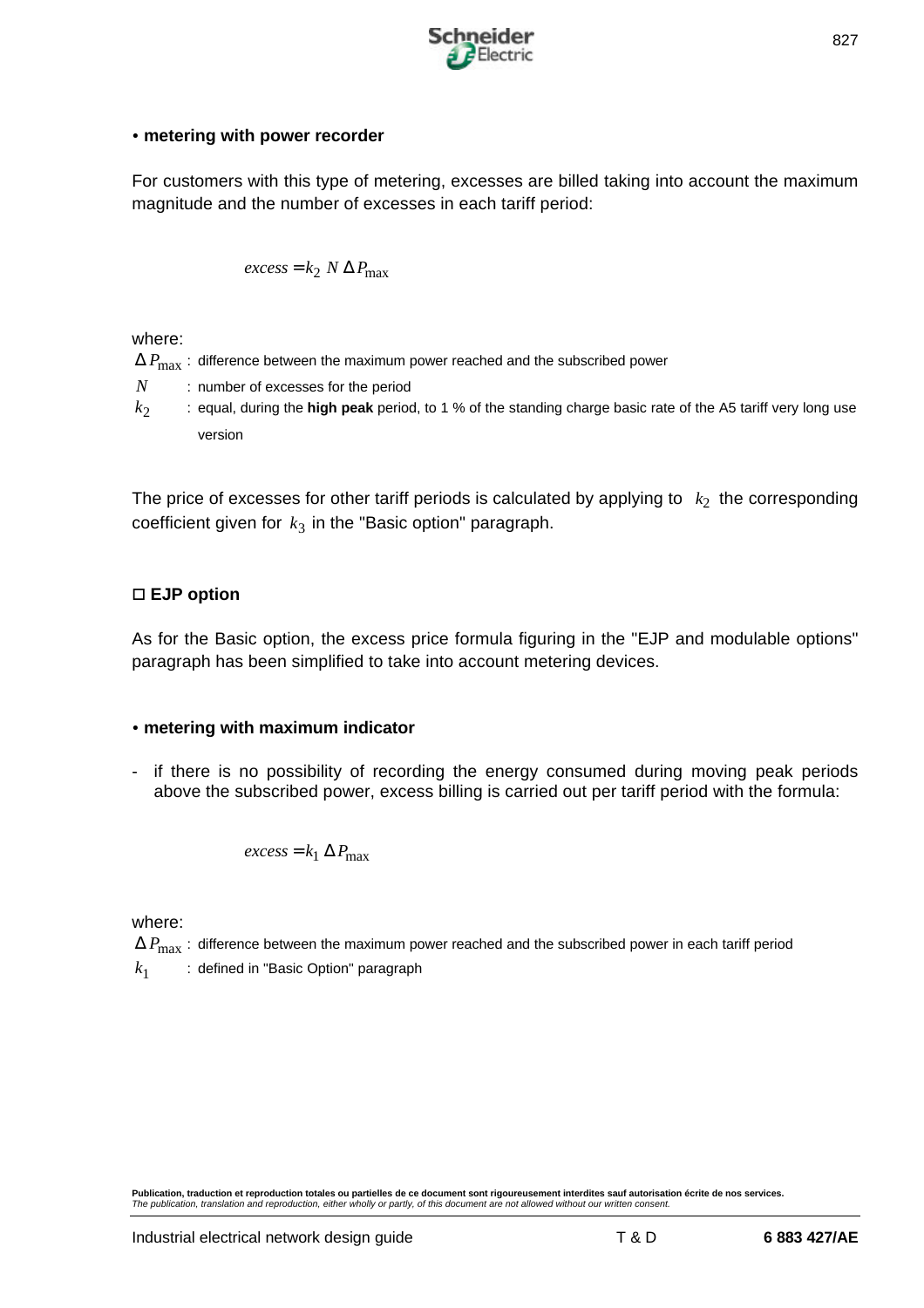

- in the case where the energy consumed above the subscribed power during the moving peak period is recorded, the excess is calculated using the following formula:

$$
excess = k_1 \Delta P_{\text{max}} + tE
$$

where:

 $\Delta P_{\text{max}}$ : difference between the maximum power reached and the subscribed power per tariff period, except in the case of the moving peak period where the reference subscribed power is that of the winter hours  $t, E$  : defined in the "EJP and modulable option" paragraph  $k<sub>1</sub>$ : defined in "Basic Option" paragraph

In both cases, the unit prices for other tariff periods are given in the "Basic Option" paragraph (A5 tariff customers with this type of metering are the only ones concerned).

#### **• metering with power recorder**

Excess is calculated using the formula:

$$
excess = k_2 N \Delta P_{\text{max}} + tE
$$

The definitions of parameters  $k_2$ ,  $N$ ,  $\Delta P_{\rm max}$  are the same as those in the "Basic Option" paragraph.

*E* , excess energy during the moving peak period can be estimated using excesses in power:

$$
E = \frac{1}{6} \Sigma \, dm
$$

where:

Σ *dm* : sum of average power excess magnitudes for 10 minutes during the moving peak period

**Publication, traduction et reproduction totales ou partielles de ce document sont rigoureusement interdites sauf autorisation écrite de nos services.** *The publication, translation and reproduction, either wholly or partly, of this document are not allowed without our written consent.*